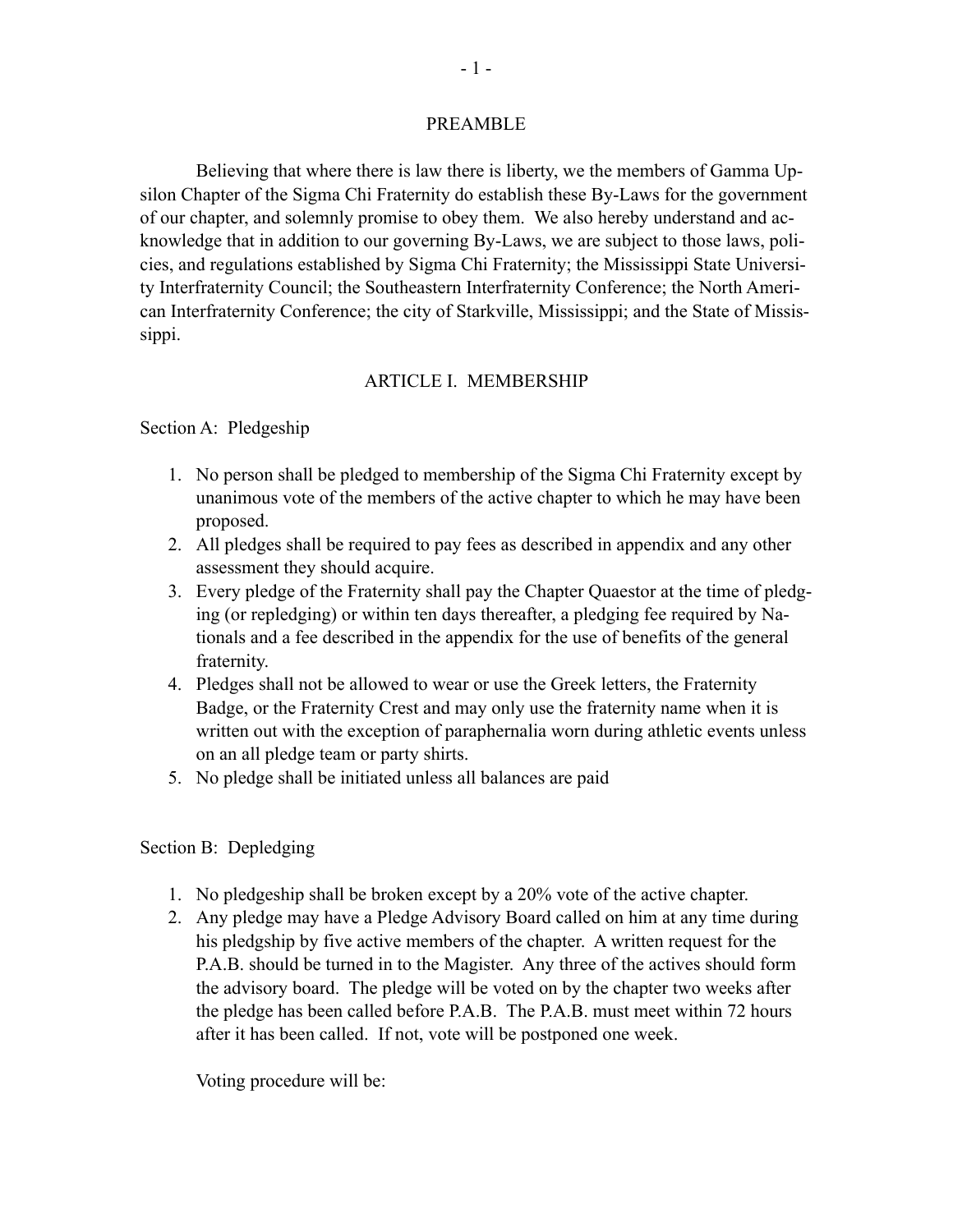First box- consist of three – two minute discussions (20% negative vote of the active chapter to fail)

Second box- consist of unlimited discussion (20% negative vote of active Chapter to fail)

If a pledge fails second box he must drop his pledgeship. The same voting procedure should be used for mid-term vote, when the Mid-term grades are received; and a final semester vote at the last chapter meeting.

### Section C: Initiation

(See Governing Laws, Sigma Chi Fraternity, Executive Committee Regulations, Sections 3.04.1-3.17.2)

- 1. No person shall be initiated into membership unless the chapter has electronic certification that said person has maintained a 2.25/4.00 average or better, in all subjects by midterm of the semester of initiation and is enrolled in at least 12 university hours in the semester of initiation.
- 2. No person shall be initiated into membership as an undergraduate unless he has received instruction under the direction of the Magister and has passed the Official Pledge Examination and after certification in writing from the Grand Praetor that the person desiring initiation has passed said examination.
- 3. Every pledge who has qualified for initiation, shall pay the Quaestor, prior to initiation, the chapter initiation fee described in the appendix. Every pledge wishing to be eligible for initiation must also hold a zero balance in his chapter account.
- 4. Initiation shall take place during each scholastic semester, at such time as the chapter shall also decide if there are eligible candidates at the time.
- 5. The chapter shall also decide the time for any special initiations.

# Section D: Affiliation

- 1. Any member of another chapter of Sigma Chi Fraternity may affiliate with Gamma Upsilon Chapter, only after written confirmation from both the college or university which he previously attended and his original chapter have been received, stating that the member in question left in good standing, financially and otherwise.
- 2. An affiliated member is subject to all the provisions of the by-laws of Gamma Upsilon Chapter.
- 3. A member of the Sigma Chi Fraternity who enters Mississippi State University may become affiliated with Gamma Upsilon Chapter by the unanimous vote of the chapter.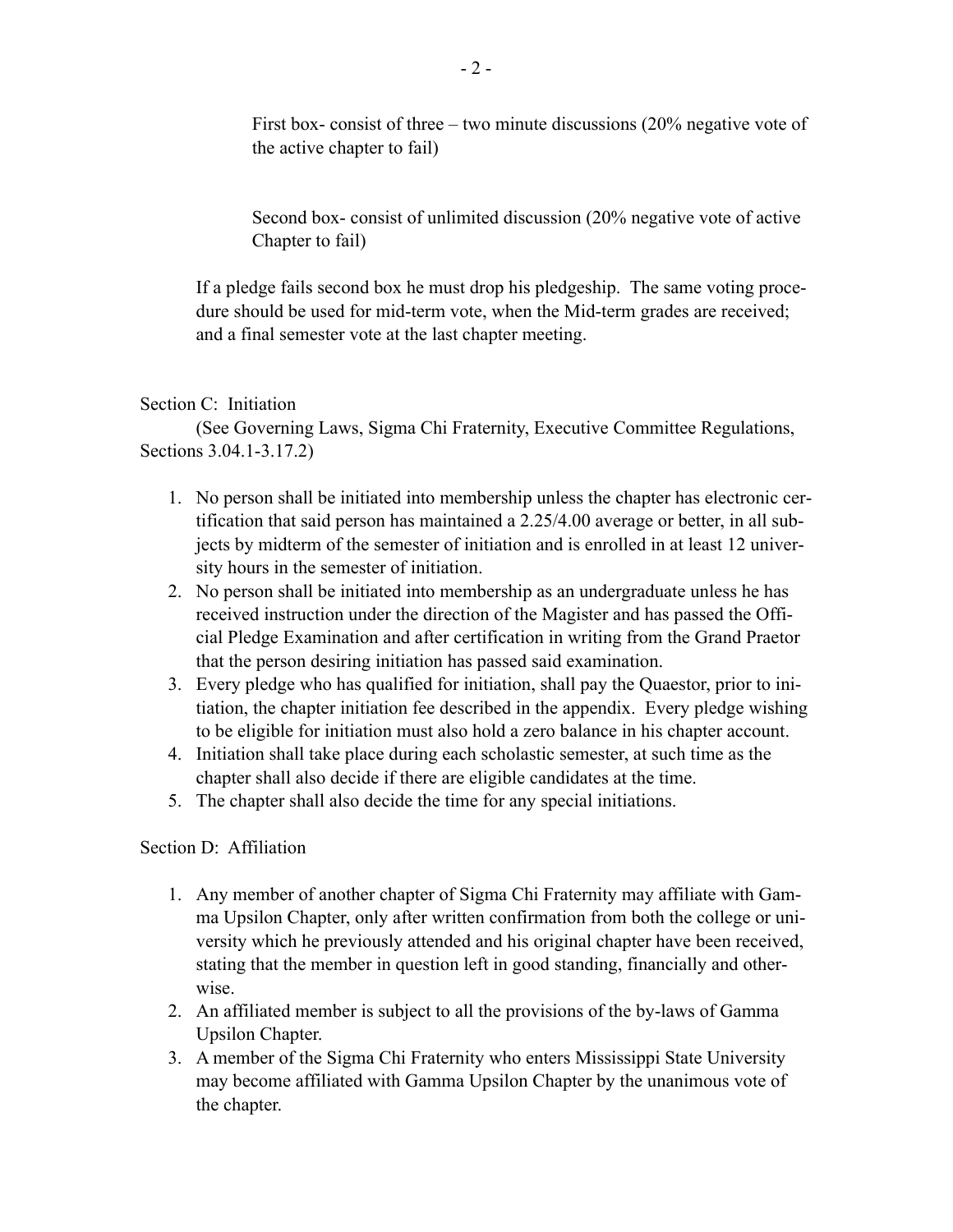Section E: Chapter Inactivity

- 1. All actives who have paid for eight semesters full bills, including the semester he pledged, will have the option to remain fully active or be placed on the financial alumni roll.
	- a. Those who chose to remain fully active will retain full privileges including voting rights and the ability to hold office. However, these members shall pay the social and meal portion of the bill only.
	- b. A person assuming a financial alumni roll may not vote or hold office, but shall be fined for conduct unbecoming of a Sigma Chi.
- 2. If an Active can not meet his financial obligations, he will appear before the Finance Committee, see Article V. Section E.
- 3. Any Active that gets married, may choose to be on the financial alumni roll if he so chooses.
- 4. Chapter inactivity will only be recognized in extreme cases. If a person wants to go inactive, he must appear before the Standards Committee. The Standards Committee shall determine if an Active has the right to go inactive. Once an Active goes inactive, he must remain inactive for at least one full semester. If an active member that did not report to standards before inactivity desires to regain active status, he must report to Standards for readmittance.

### ARTICLE II. MEETINGS

Section A: Chapter Meetings

- 1. A regular meeting shall be held weekly on Monday evening at 6:00 p.m. Any deviation from this schedule shall be announced by the Consul in writing at least 24 hours prior to the regular meeting
- 2. Special meetings may be called by the Consul whenever he deems it necessary. A special meeting must be called by the Consul if all the members of the Executive Committee so request. An absence from a meeting deemed mandatory by the Consul such as Formal Rush, Bid Session, Chapter Retreat, Initiation, etc. will be subject to a fine.
- 3. All regular chapter meetings shall be conducted according to the provisions of Division I in the Ritual of the Sigma Chi Fraternity. Procedures not covered in the Ritual shall be conducted according to the parliamentary procedures stated in Roberts Rules of Order.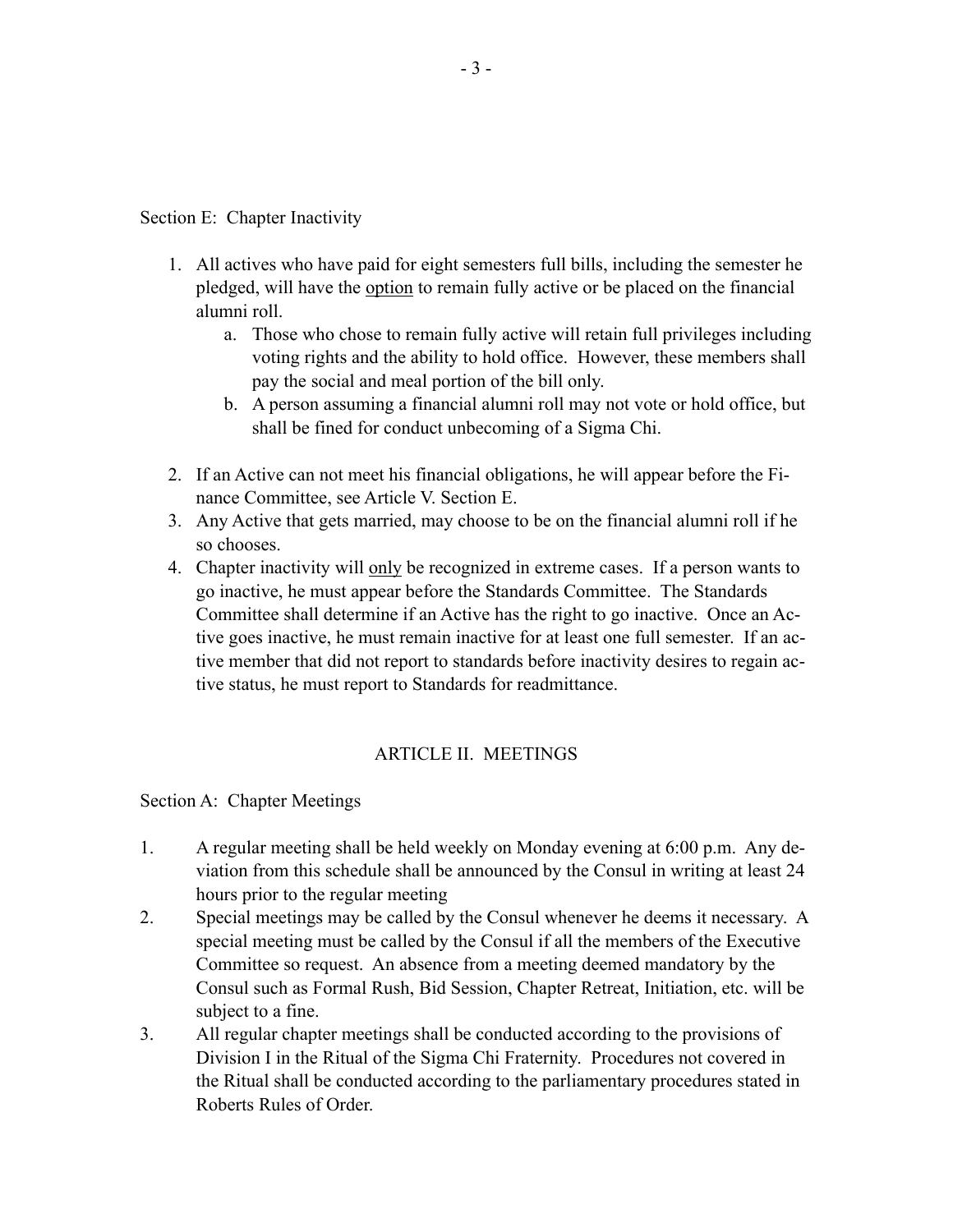Section B: Attendance

- 1. It is mandatory for all members to attend the regular chapter meetings, unless having a legal excuse as hereinafter prescribed.
- 2. Attendance at all special meetings (Sec A:2) is mandatory unless having a legal excuse hereinafter prescribed.

Section C: Excuses and Fines for Absences

- 1. Excuses for absences from special meetings must be granted by a disciplinary committee. Said committee will have the sole discretion of excusing absences from special meetings. A list of those absent will be posted weekly. Persons not coming before or not presenting excuses to said committee at its scheduled meeting following their absence will be fined at the discretion of the disciplinary committee.
- 2. Attendance will be taken on a 1 2 3 4 scale (freshman, sophomore, junior, senior) each semester. Any further unexcused absence will result in a \$25 fine per absence.
- 3. A brother absent from an Initiation Ceremony or the first night of initiation without a legal excuse will be referred to the disciplinary committee. The fine for missing the first night of initiation will be \$75 and the fine for missing the initiation ceremony will be \$100.
- 4. One fined by the disciplinary committee shall have the right to appeal the committee's decision to the Standards Committee. This is with the understanding that a written or verbal excuse has been submitted to the committee. He will be excused only by a majority vote of the Standards Committee.
- 5. A record of fines imposed for the absence shall be kept by the Quaestor and shall be indicated on the first subsequent monthly bill.
- 6. Any brother who is delinquent in the payment of fines shall be subject to the provisions concerning nonpayment of bills as set forth in Statue No. 7, Section 7.02 of the Governing Laws of the Sigma Chi Fraternity, and the fine will double each month it remains past due. The fine payment will be separated from the normal dues payment.

Section D: Voting

- 1. All Chapter members shall have a vote except as herein after provided. Those members assuming a financial alumni roll and alumni shall have a voice but no vote in chapter meetings.
- 2. Voting shall be by acclamation; and a majority vote shall decide all questions unless otherwise provided by law. Any three members may demand a secret ballot. The Consul shall vote only to break a tie.
- 3. There shall be no voting by proxy.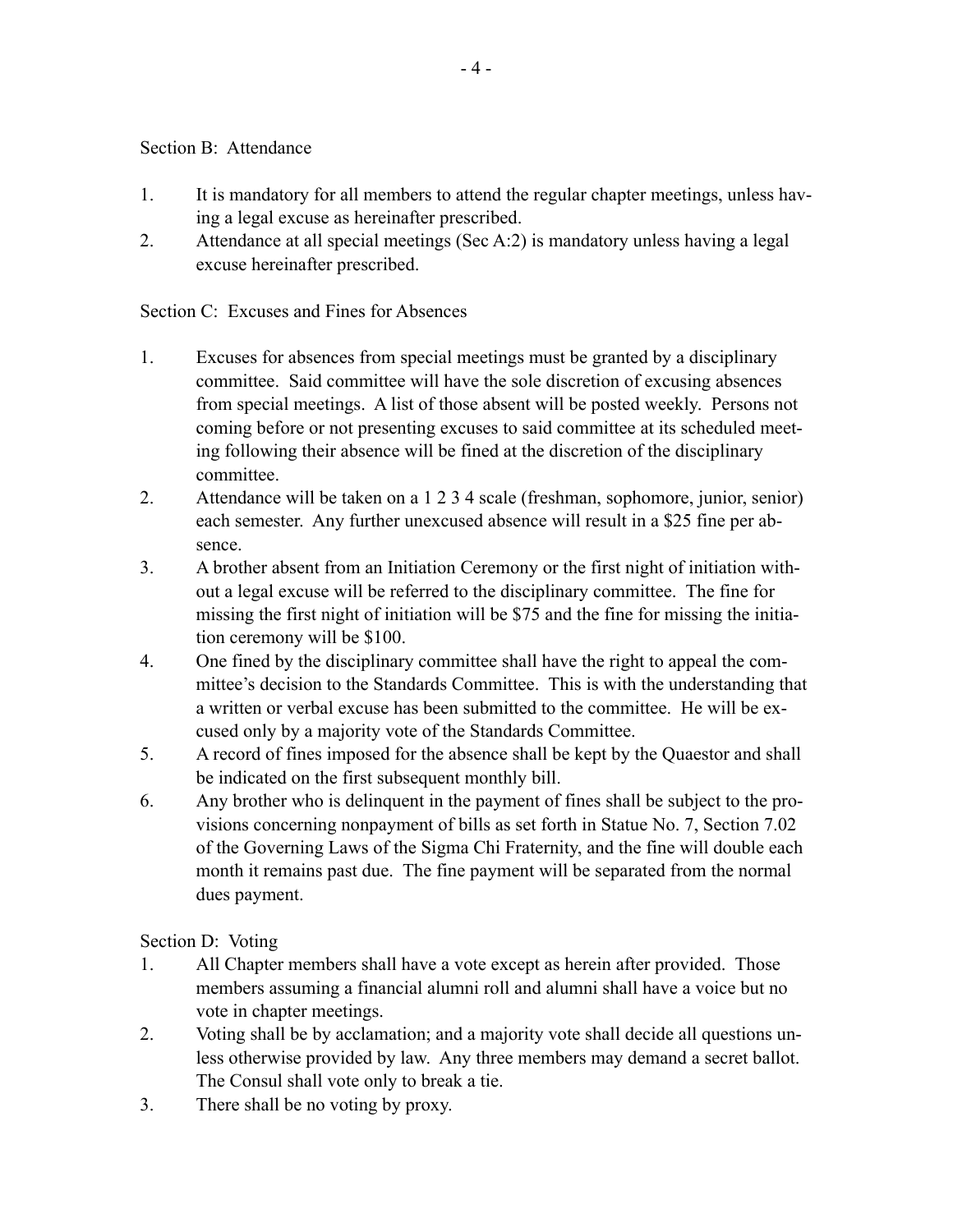- 4. The voting rights of any member of the chapter may be suspended for any period for conduct contrary to the provisions of Statue No. 4, Sections 3.18 and 3.19 of the Governing Laws of the Sigma Chi Fraternity. Furthermore, at the time of voting any member financially delinquent the sum of \$50.00 loses his right to voice or vote, unless granted permission by the Finance Committee.
- 5. The Consul shall be assisted in the counting of secret ballots by the Pro Consul and Annotator.
- 6. New Initiates must fulfill the PIT requirements before being allowed to vote. Failing to do this within a month after initiation, the new initiate will be placed on social probation. There will also be a fine levied for each meeting missed. (See Appendix)

Section E: Sweetheart

- 1. Sweetheart court shall be chosen by a secret vote of the active chapter the following meeting after the nominations are opened.
- 2. Requirements for nomination to sweetheart are:
	- a. She must be a student for her entire term
	- b. She must serve for one year

# ARTICLE III. OFFICERS

Section A: Chapter Officers

- 1. The officers of the Gamma Upsilon Chapter shall be those prescribed in the Sigma Chi Ritual, and in addition, such officers as are necessary to perform the administration of the chapter.
- 2. Only fully active members and fully active alumni may hold office.
- 3. The following officers shall be elected by the chapter at the beginning of the fall semester, with the Recruitment Chairmen being elected after IFC has conducted all of its designated recruitment activities for the Fall semester.
	- a. Recruitment Chairmen
	- b. Derby Daddy
	- c. Risk Manager
	- d. T-Shirt Guru
	- e. Scholarship Chairman
- 4. The following offices shall be elected by the chapter towards the end of the fall semester, with elections taking place on the first Monday in November.
	- a. Consul
	- b. Pro Consul
	- c. Quaestor
	- d. Magister
	- e. Annotator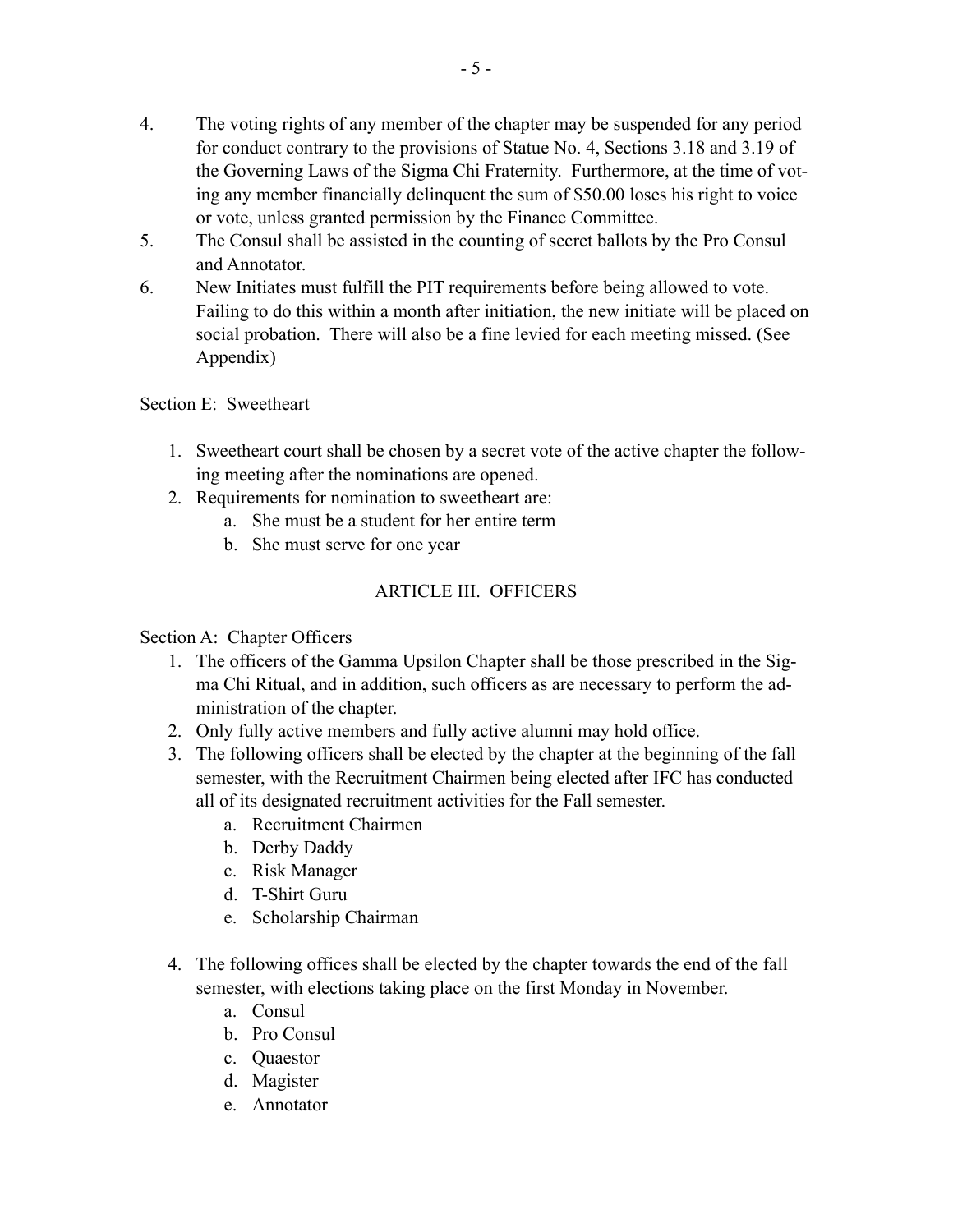- f. Social Chair
- g. Chaplain
- h. Kitchen Steward
- i. Kustos
- 5. The following assistant positions should be elected at the beginning of the fall semester.
	- a. Assistant Rush Chairmen (3)
	- b. Assistant Magister (2)
	- c. Assistant Quaestor (1)
	- d. Assistant Derby Daddy (2)
	- e. Assistant Social Chairman (1)
	- f. Assistant House Manager (2)
	- g. Assistant T-Shirt Guru (1)
- 6. The following offices shall be elected by the chapter at the end of the spring semester.
	- a. House Manager
- 7. The above offices should all serve one year terms unless certain circumstances should require their term to be severed or extended.

Section B: Nominations

1. The nominations of officers will be open to the chapter at least one week prior to any election and preferably two weeks prior to any election. The nominations of officers will remain open the night of the elections.

Section C: Appointed Officers

- 1. The consul shall appoint such officers as he deems necessary, subject to the approval of the Executive Committee.
- 2. The Consul shall appoint the following officers subject to approval of the Executive Committee:
	- a. Alumni Relations Chair
	- b. Community Service Chair (may be a co-position)
	- c. Intramurals Chair (may be a co-position)
	- d. Public Relations Chair
	- e. Tribune
	- f. Webmaster
	- g. IFC Rep
- 3. The above offices should all serve one year terms unless certain circumstances should require their term to be severed or extended.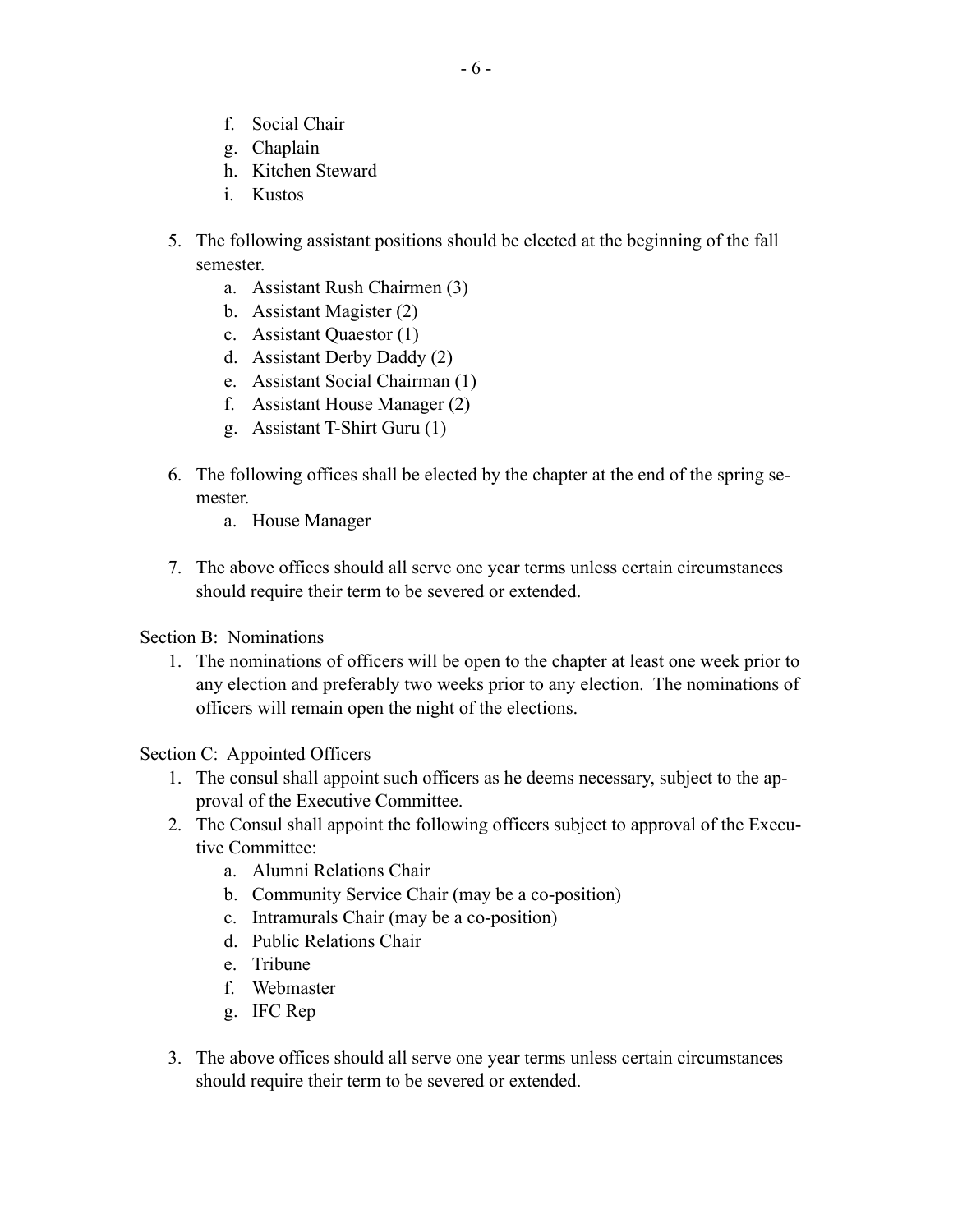Section D: Removal Procedures

- 1. Officer Impeachment
	- i. Any office will be declared vacant and the brother impeached by a twothirds (2/3) vote of the active chapter only after charges have been openly preferred against the officer by a member of the chapter one week prior to the meeting at which the impeachment vote is to be taken.
- 2. Assistant Removal
	- a. Any officer may remove their assistant, with consent of the Executive Committee, provided that that individual is not adequately fulfilling his obligations as an assistant officer.

Section E: Officer Living Quarters

1. At least 2 of the following: Consul, Pro Consul, Quaestor, Annotator, Magister, House Manager and Risk Manager must live in the house. If this is not accomplished all 7 of these officers will be fined \$100.

Section F: Officer's Compensation

- 1. The Consul shall receive free room and board and no monthly bill during his tenure as Consul.
- 2. The Pro Consul shall receive a \$500 per semester credit to his bill during his tenure as Pro Consul. Additionally, the Pro Consul shall receive a fifty percent reduction in his room and board rate during his tenure of office should he decide to live in the fraternity house.
- 3. The Quaestor shall receive free room and board and no monthly bill during his tenure as Quaestor.
- 4. The Magister shall receive a \$500 per semester credit to his bill during his tenure as Magister. Additionally, the Magister shall receive a fifty percent reduction in his room and board rate during his tenure of office should he decide to live in the fraternity house.
- 5. The Annotator shall receive a \$250 per semester credit to his bill during his tenure as Annotator. Additionally, the Annotator shall receive a fifty percent reduction in his room and board rate during his tenure of office should the Magister decide to not live in the fraternity house, the Annotator will receive the discounted room.
- 6. The Rush Chairmen shall receive a \$500 per semester credit to their bills during their tenure as Rush Chairmen
- 7. The Social Chairman shall receive a \$250 per semester credit to his bill during his tenure as Social Chairman.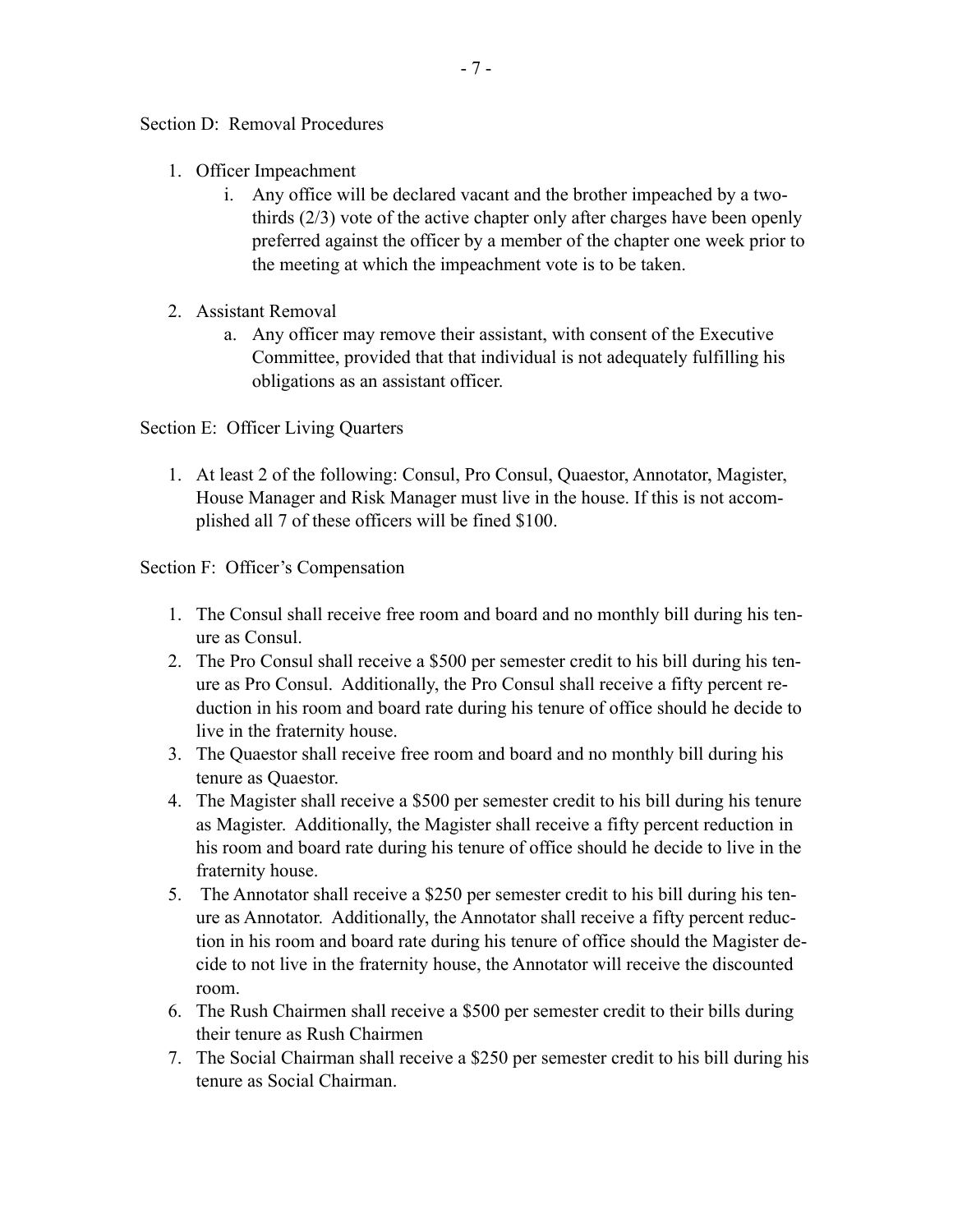- 8. The House Manager shall receive a \$500 per semester credit to his bill during his tenure as House Manager.
- 9. The Risk Manager shall receive a \$250 per semester credit to his bill during his tenure as Risk Manager.
- 10. The Derby Daddy shall receive a \$250 per semester credit to his bill during his tenure as Derby Daddy.
- 11. The Kustos shall receive \$250 per semester credit to his bill during his tenure as Kustos.
- 12. Compensation payments will be made only during the said officer's elected term of office. No compensation will be paid on any part of a month, only on full one month periods. Said officer must take office before the 15<sup>th</sup> of the month in order to receive compensation for that month.
- 13. The Consul shall have the duty of reviewing the performance of the chapter officers. If an officer is not performing their duties adequately, the Consul shall give the officer a warning. After a warning is made and no attempt of change has been made, the Consul, with approval of the Executive Committee, may remove an officer's compensation for a given month.

#### Section G: Officer's Duties

- 1. Consul
	- a. Conduct all Chapter business in an efficient and orderly manner.
	- b. Preside over and run the Chapter meeting in an efficient and orderly manner.
	- c. Attend, or delegate an individual to attend all events in which the Chapter must be represented. These events include University meetings, IFC meetings and activities, meetings with the Office of Student Life, etc.
	- d. Work with the Pro Consul to ensure that all other Chapter Officers are fulfilling their obligations.
	- e. Review the performance of the officers within the chapter, and if an officer is not fulfilling his duty according to the by-laws, the consul has the right to take away an officer's compensation according to the by-laws.
	- f. Meet with each newly elected officer personally, and give the officer a written explanation of his duties, at this time, the consul shall discuss any personal goals that he wishes the new officer to carry out within the responsibility of his office.
- 2. Pro Consul
	- a. Preside over and run a weekly Executive Committee Meeting, to be held before the weekly chapter meeting.
	- b. Organize and facilitate Executive Committee retreats/workshops, one of which should be held at the beginning of each semester.
	- c. Conduct an informative and effective Post Initiation Training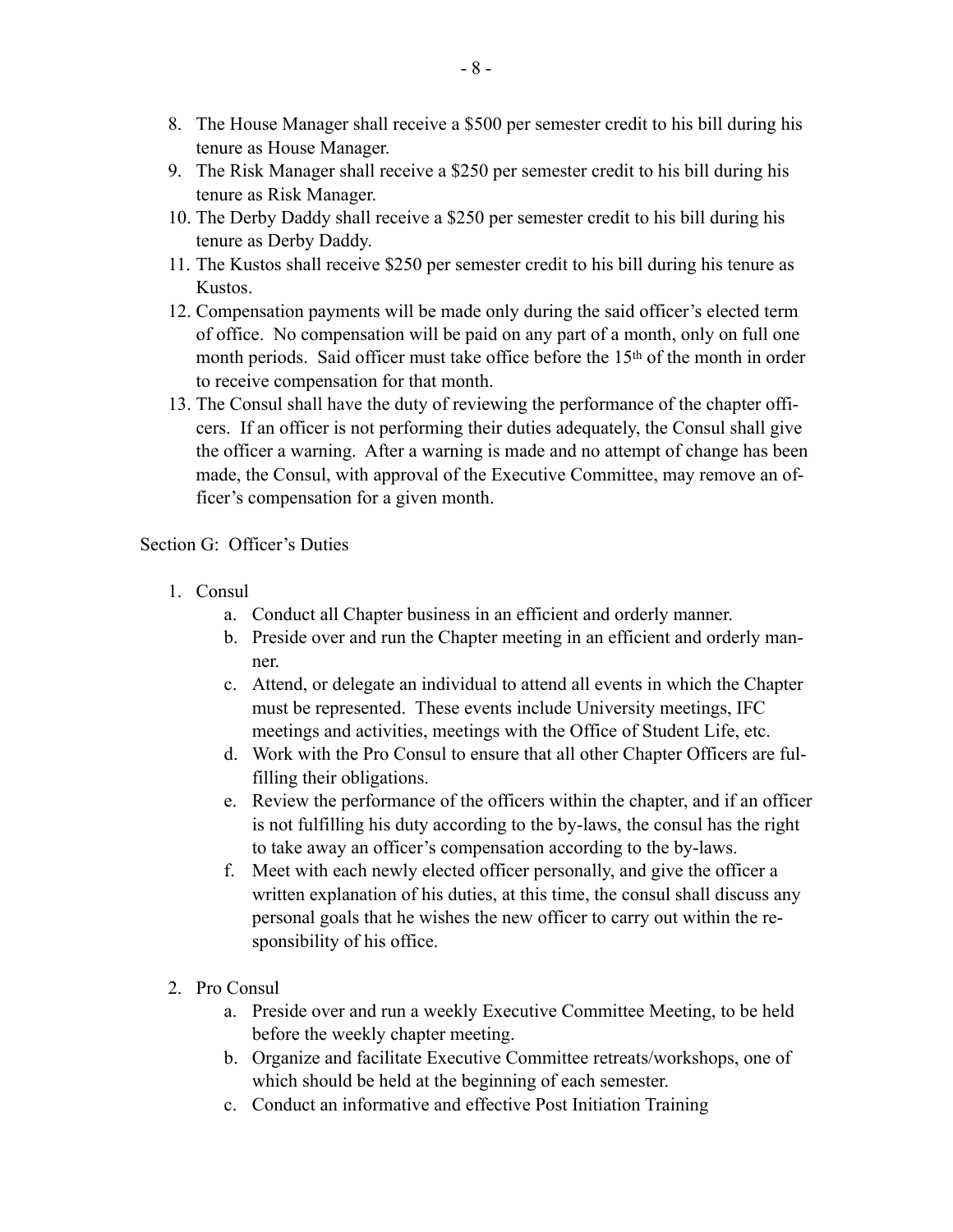- d. Prepare the annual Peterson and Stephen D. Lee award applications as well as the semi-annual reports.
- e. Ensure that all other Chapter Officers are fulfilling their duties in compliance with the Peterson Award Guidelines.
- f. Be responsible for the running of the disciplinary committee. The membership of the committee shall be determined by the annotator according to the current by laws.
- 3. Quaestor
	- a. Post the chapter's accounts receivable
	- b. Prepare a budget, with the help of the executive committee, finance committee, and the advisor at the beginning of his term for the next calendar year (and at the beginning of the fall semester to plan for the new fiscal year).
	- c. Try to stay within budget when the chapter approves a function/motion where funds are not appropriated for within the motion, or there are not enough funds in the chapter account. In addition it is his duty to inform the chapter if this occurs.
	- d. Prepare a financial report for the consul and other officers by the 2nd executive meeting each month. The report shall list the amounts spent and budgeted for the past month and a year to date total so that each officer can see how he is keeping to his budget. This report, in summary, is then delivered to the undergraduate chapter.
	- e. Prepare a list of the accounts receivable and accounts payable and any other information as needed by the consul or advisor.
	- f. Serve as director of the finance committee. The committee shall meet at least once a month to aide in the financial processes of the chapter.
- 4. Recruitment Chairmen
	- a. Organize and facilitate activities to recruit new members in accordance with the principles of Recruitment 365.
	- b. Communicate constantly with potential new members through the use of phone calls, email, letters, and other media.
	- c. Prepare an annual budget, with the help of the Quaestor, for recruitment activities.
	- d. Attend all IFC organized recruitment activities.
	- e. Conduct all recruitment activities in accordance with IFC policies.
- 5. Annotator
	- a. Keep roll and take minutes during chapter meeting.
	- b. Keep the by-laws up to date.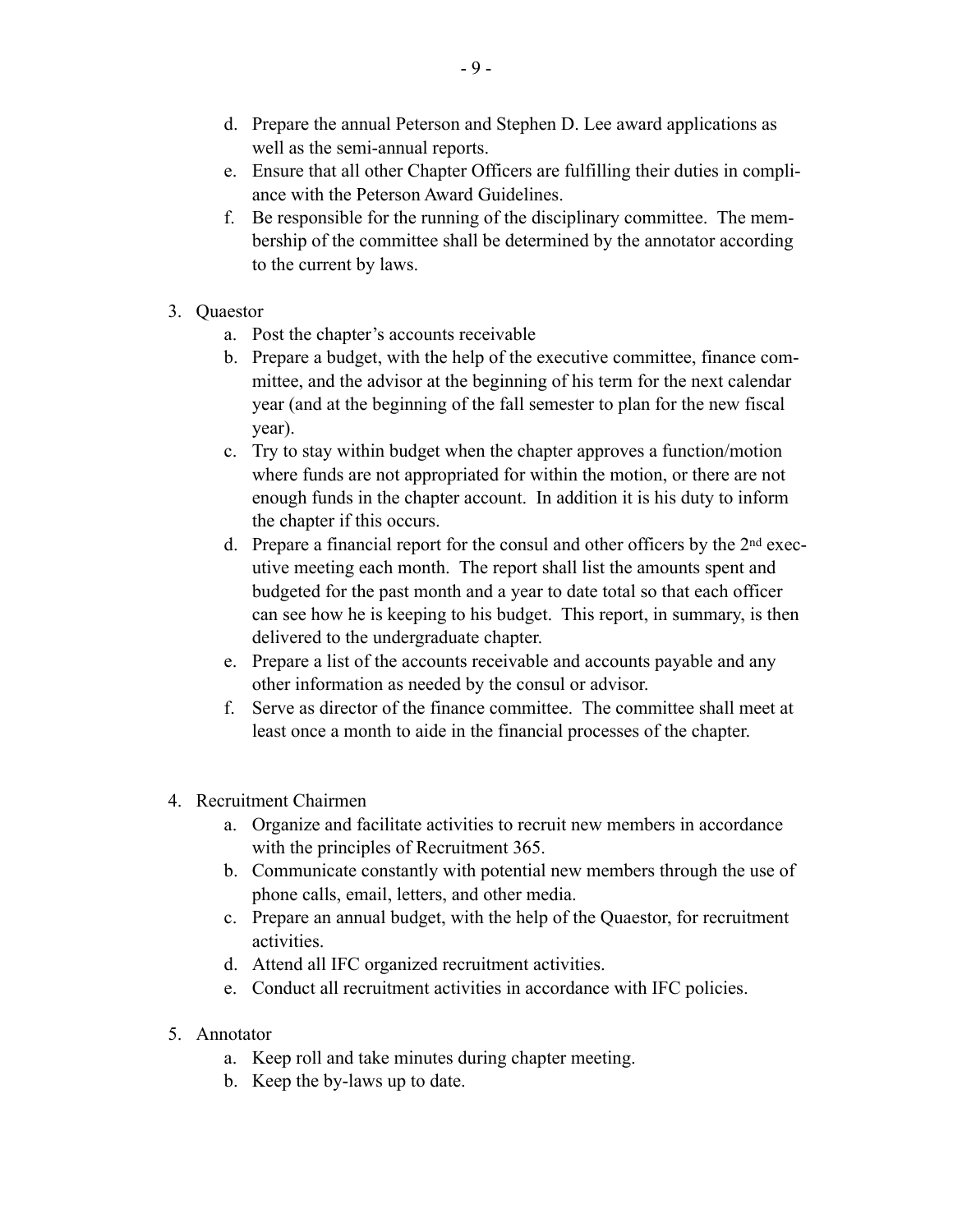- c. Keep a copy of the by-laws in the library at all times, in addition to the bylaws, the annotator shall write each motion passed in chapter meeting in a book of minutes to keep in a place in the chapter house so that members can have access to the material during most of the day.
- d. Be responsible for the running of the standards committee. The membership of the committee shall be determined by the annotator according to the current by laws.
- 6. Magister
	- a. Conduct an efficient and meaningful pledge program that is in accordance with the local and national governing laws of the fraternity and in accordance with the laws of the University and IFC. As pledgeship should be a process of learning, inspiration, and achievement, all pledge activities should be aimed at avoiding degradation and humiliation.
	- b. Submit a detailed outline of the semester pledge program, in accordance with the *Guidelines for Fraternity New Member Education at Mississippi State University*, to IFC at least two weeks prior to the conduction of any new member activities.
	- c. Comply fully with any additional measures of the *Guidelines for Fraternity New Member Education at Mississippi State University,* as published by the Mississippi State University Office of Greek Life.
	- d. Ensure that the Assistant Magisters are bringing value to the pledge process.
- 7. Kitchen Steward
	- a. Work with the Kitchen Ladies, Quaestor, Executive Committee, Kitchen Assistants, and the Food Service Provider to generate a profit from the kitchen each month.
	- b. Assist the Kitchen Ladies by overseeing the daily operations of the kitchen.
- 8. House Manager
	- a. Keep the fraternity house in immaculate condition by directing its general maintenance and organizing the repair of any damaged material.
	- b. Maintain contact with the House Corporation, letting them know the condition of the property.
	- c. Work with the Quaestor to keep house repairs and general purchases within budget.
	- d. Work with the House Corporation in regards to repairs that are not to be paid for with the general funds of the Chapter.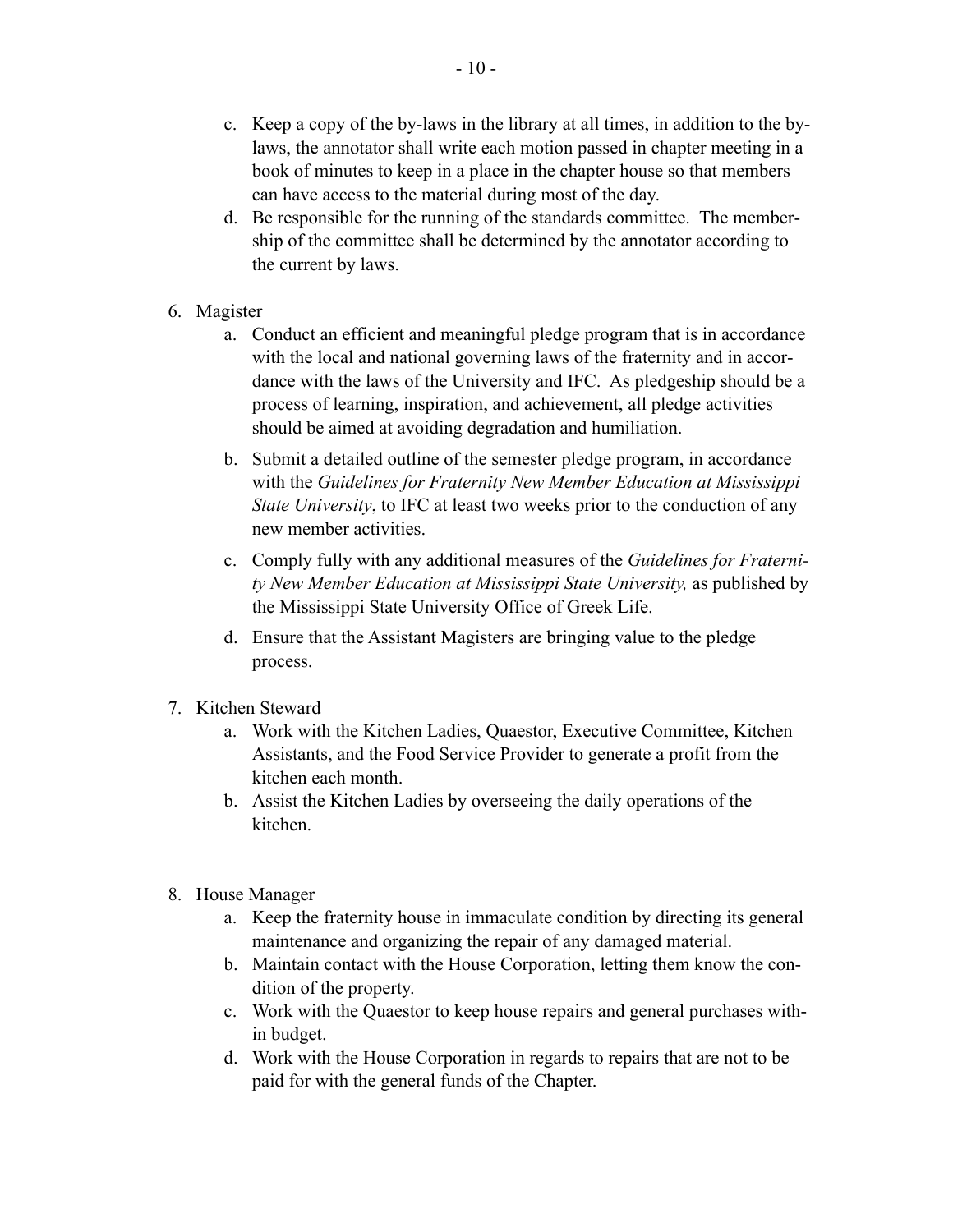- 9. Social Chairman
	- a. Plan the social functions within the budget agreed on by the social chairman and Quaestor with the approval of the executive committee and chapter
	- b. If the social chairman wishes to plan an unbudgeted function without an assessment from the Quaestor, he must first get approval from the Quaestor to see if funds are available for the proposed function.
	- c. The social chairman, along with the social committee shall choose the bands for the social events.
- 10. Derby Daddy
	- a. Along with his committee, the Derby Daddy shall try to raise at least \$30,000 for the chosen charity.
- 11. Chapter Editor
	- a. Write and send an article to The Magazine of Sigma Chi on the given topic of the issue.
- 12. Public Relations
	- a. The collection and distribution of the mail of the chapter (if asked by the consul or Quaestor).
	- b. Responsible for writing chapter correspondence as needed by the chapter officers.
- 13. Alumni Relations Chair
	- a. Must maintain the alumni record on the computer and keep them up-todate.
	- b. Must prepare and send out at least one special letter to Alumni each semester (invitations to homecoming, derby day, etc.).
- 14. Risk Manager
	- a. Responsible for guest list for all parties.
	- b. Responsible for getting security and deciding how the door will be worked at all parties.
	- c. Make sure that the chapter follows the guidelines of the Risk Management Foundation.
- 15. Kustos
	- a. Guard the door
	- b. Challenge every person entering chapter meeting late.
- 16. Scholarship Chair.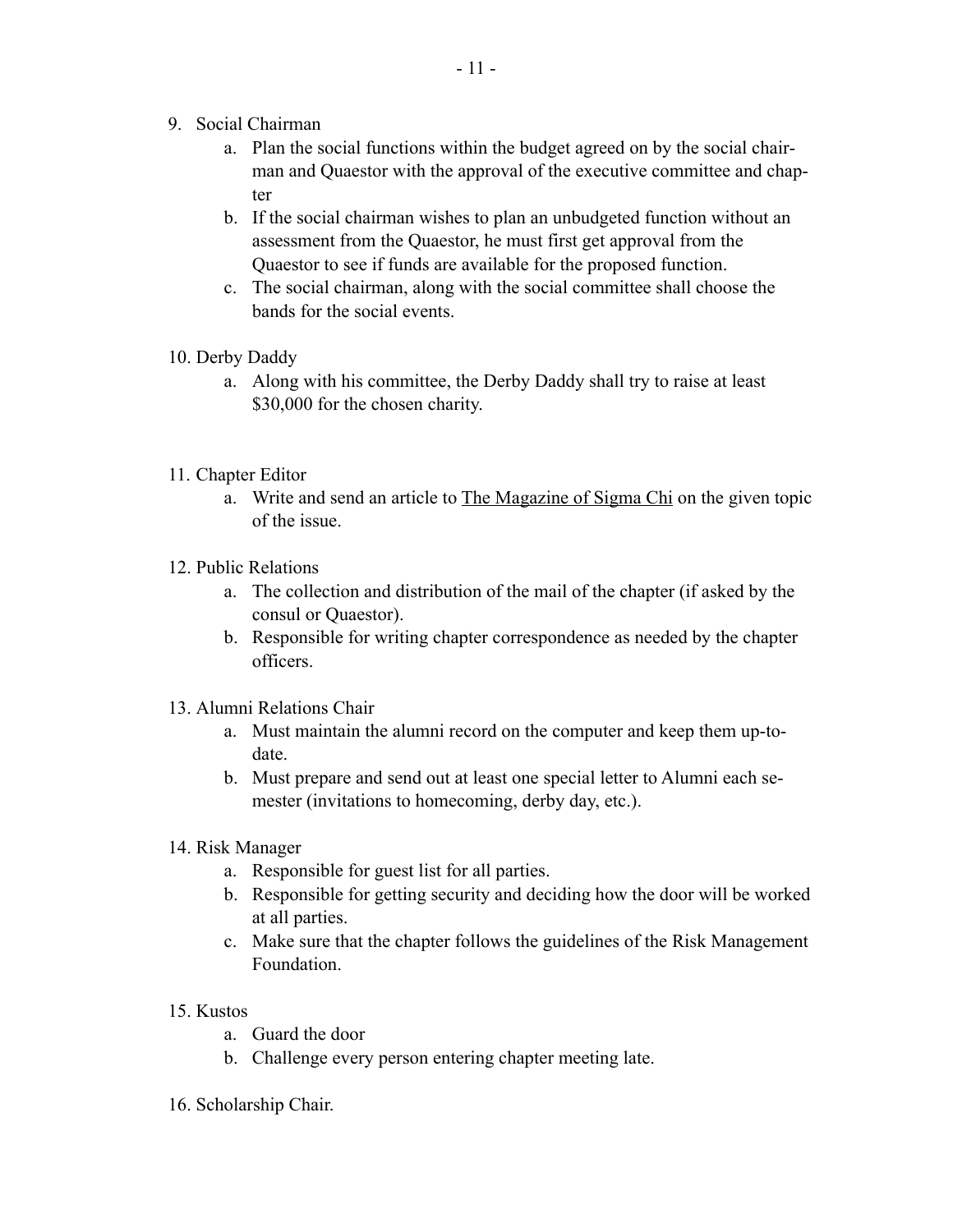- a. Maintain the chapter test file.
- b. Responsible for conducting pledge study hall with assistance of the Magister.
- 17. Community Service Chair
	- a. Keep the chapter informed on current community and on campus service opportunities
	- b. Organize several chapter community service events per semester.

### 18. Intramural Chair

- a. Responsible for keeping the chapter informed on all current intramural sports activities on campus.
- 19. Chaplain
	- a. Responsible for coordinating chapter church and other religious activities of the chapter.
- 20. T-Shirt Guru
	- a. Responsible for designing, ordering, and distributing all t-shirts that have been purchased through the chapter.
	- b. All shirts made must be appropriate in taste and language

### 21. Webmaster

a. Responsible for maintaining the chapter web page.

### 22. IFC Rep

a. Responsible for attending all IFC functions where he is required in accordance with the IFC Constitution.

# ARTICLE IV. COMMITTEES

### Section A: Committees

- 1. There will be the following standing committees:
	- a. Executive Committee
	- b. Discipline Committee
	- c. Recruitment Committee
- 2. There will be the option for the following standing committees:
	- a. Finance Committee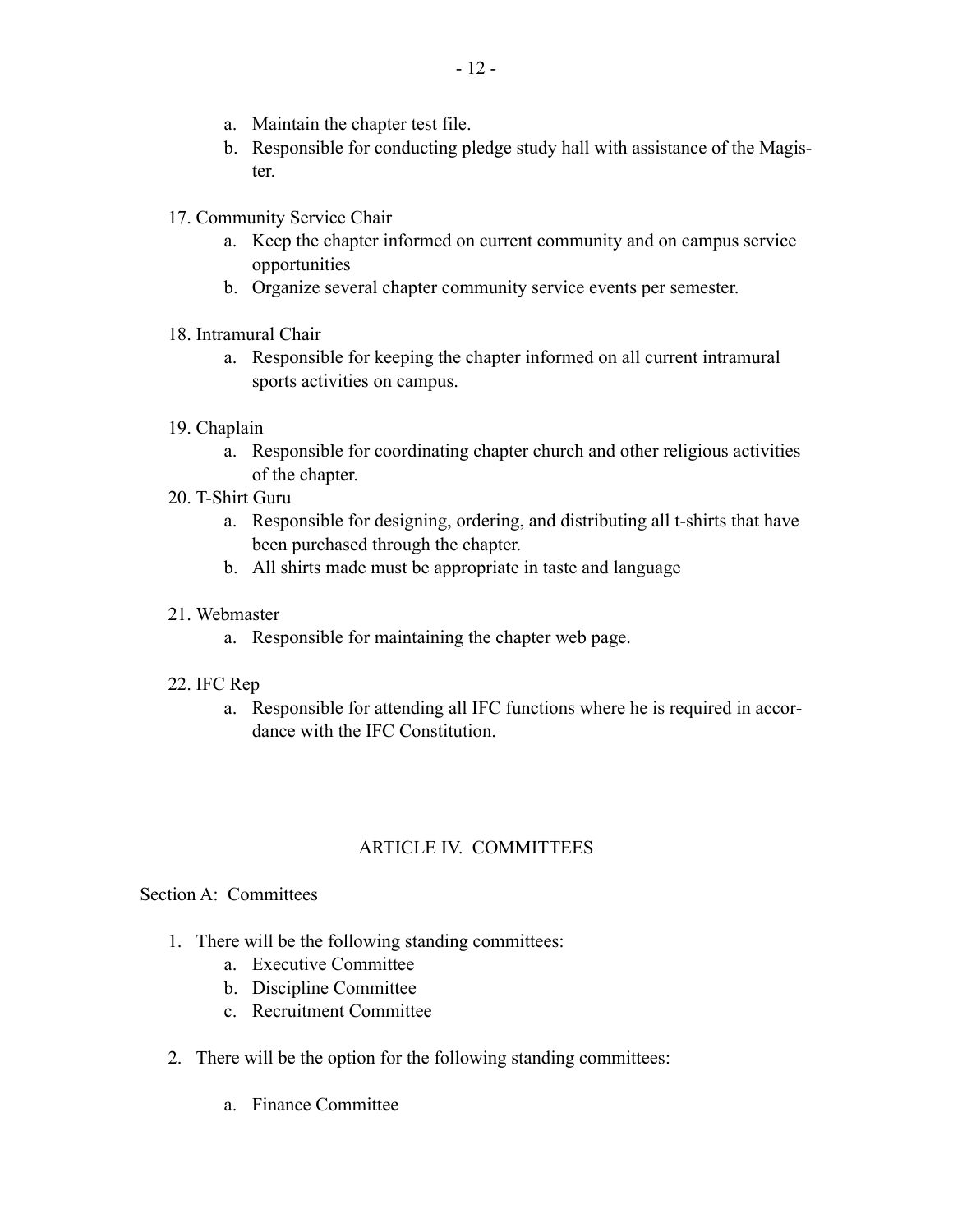- b. Scholarship Committee
- c. Pledge and Ritual Committee
- d. Social Committee
- e. House and Grounds Committee
- f. Alumni Relations Committee
- g. Public Relations Committee
- 3. The consul shall ensure that standing committees meet at least once per month. The committee chairman shall be responsible for the date, time and location of meeting and informing all members of the meeting. No committee shall meet without quorum  $(3/5)$ .

Section B: Executive Committee

- 1. The executive committee will consist of the pro consul as chairman, the annotator as recording secretary, and all committee chairmen. The executive committee will have as ex-officio members, the present Consul and immediate past Consul, if still fully active.
- 2. The executive committee shall meet once a week for the purposes of assisting the Consul in the planning and fulfillment of a well-rounded active chapter program.
- 3. The executive committee voting members will consist of the pro consul, annotator, Quaestor, Magister, social chairmen, rush chairman, house manager, alumni relations chairman, and the consul. These shall be the only voting members.
- 4. Unexcused absences from executive committee meetings will carry a fine. (see appendix)

Section C: Disciplinary Committee

- 1. There shall be a disciplinary committee composed of at least two seniors, two juniors, two sophomores (one senior, two juniors, two sophomores, and one freshman during the spring semester), all appointed by the Annotator and approved by the Consul.
- 2. A complaint can be registered with any committee member.
- 3. The testimony will be given in secret, or can be written anonymously. However, at least one committee member must know the witness' identity to facilitate further questioning during the grand jury hearing.
- 4. During the hearing, the committee will ask questions of the accused to determine innocence or guilt.
- 5. The committee will go into secret deliberation on the issue of guilt or innocence.
- 6. If guilt is determined, deliberation will continue on the severity of the penalty.
- 7. All penalties can be overridden by an appeal of the guilty to the active chapter by a 2/3 majority vote.

8. Punishments: If the Brother(s) is found to be guilty, the punishment shall be assigned by offense. The Judicial Board will levy a first offense punishment from their first tier unless the incident is of a serious nature to warrant the initiation of trial board proceed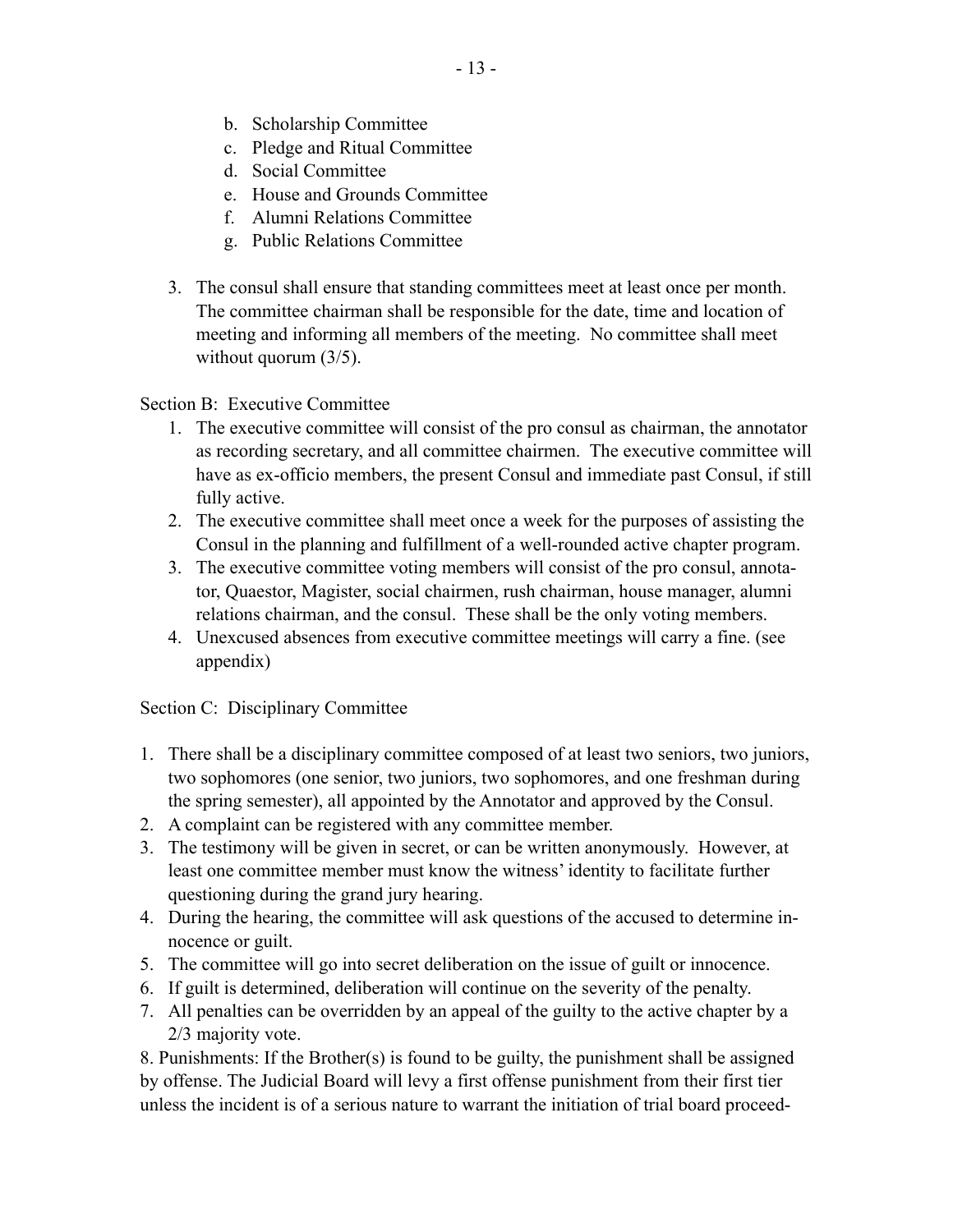ings. On a second offense, the Judicial Board shall assign punishment (as many as Judicial Board sees fit) from the second tier, etc. Each time a brother is brought before the Judicial Board during his undergraduate membership, he shall be given a higher tier of punishment even if the incident is different in nature.

#### Tiers:

- First Tier:
	- i. Verbal reprimand accompanied by a signed agreement which specifically states that the guilty party(ies) will not engage in the prohibited activity again.
	- ii. If necessary, an acceptable letter of apology shall be written by the Brother(s) involved in the incident approved by the Judicial Board Chairman and the Consul.
	- iii. The brother will not be allowed any unexcused absences from chapter meetings.
	- iv. Social probation up to 6 months.
- Second Tier:
	- i. The Brother will be required to stay sober at the next social event.
	- ii. The Brother will not be allowed any unexcused absences from chapter meetings.
	- iii. Social Probation up to 6 months
	- iv. Verbal reprimand accompanied by a signed agreement which specifically states that the guilty party(ies) will not engage in the prohibited activity again.
	- v. The brother will lose his vote on chapter issues for the remainder of the semester.
	- vi. The Brother will not be allowed to consume alcohol in the Sigma Chi chapter house.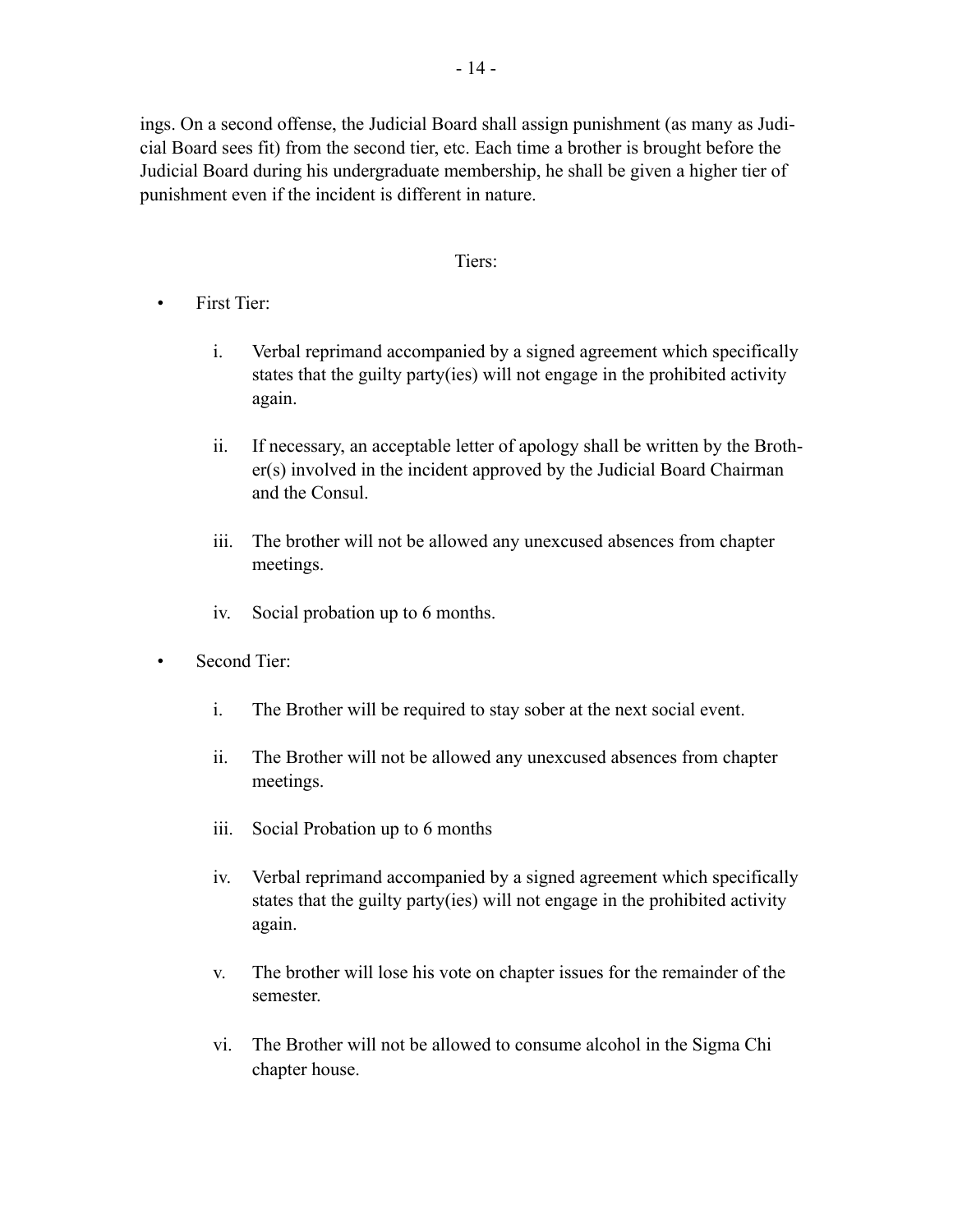- Third Tier:
	- i. The brother will be placed on full social probation for the remainder of the semester and may be extended into the next semester as approved by the Judicial Board.
	- ii. The Brother will not be allowed to consume alcohol in the Sigma Chi chapter house.
	- iii. The Brother will not be allowed any unexcused absences from chapter meetings.
	- iv. The Brother will be required to participate in at least three pledge functions throughout the semester. (Not including brotherhood retreat)
	- v. Verbal reprimand accompanied by a signed agreement which specifically states that the guilty party(ies) will not engage in the prohibited activity again.
	- vi. The brother will lose his vote on chapter issues for the semester.
	- vii. The brother will not be allowed to play intramural sports for the chapter.
- Fourth Tier:
	- i. The brother will be placed on full Chapter probation for the remainder of the semester and by be extended into the next semester as approved by the Judicial Committee, which includes the following:
	- ii. The brother may not attend any Sigma Chi, Gamma Upsilon events. (These include but are not limited to socials, philanthropies, parties, tailgates, brotherhood events, intramural sports, etc.)
	- iii. May not attend chapter. (Unless otherwise approved by the Judicial Chairman)
	- iv. May not live in or be around the Gamma Upsilon Sigma Chi House at any time.
	- v. Failure to comply with this may result in an additional semester of chapter suspension and a possible recommendation for expulsion.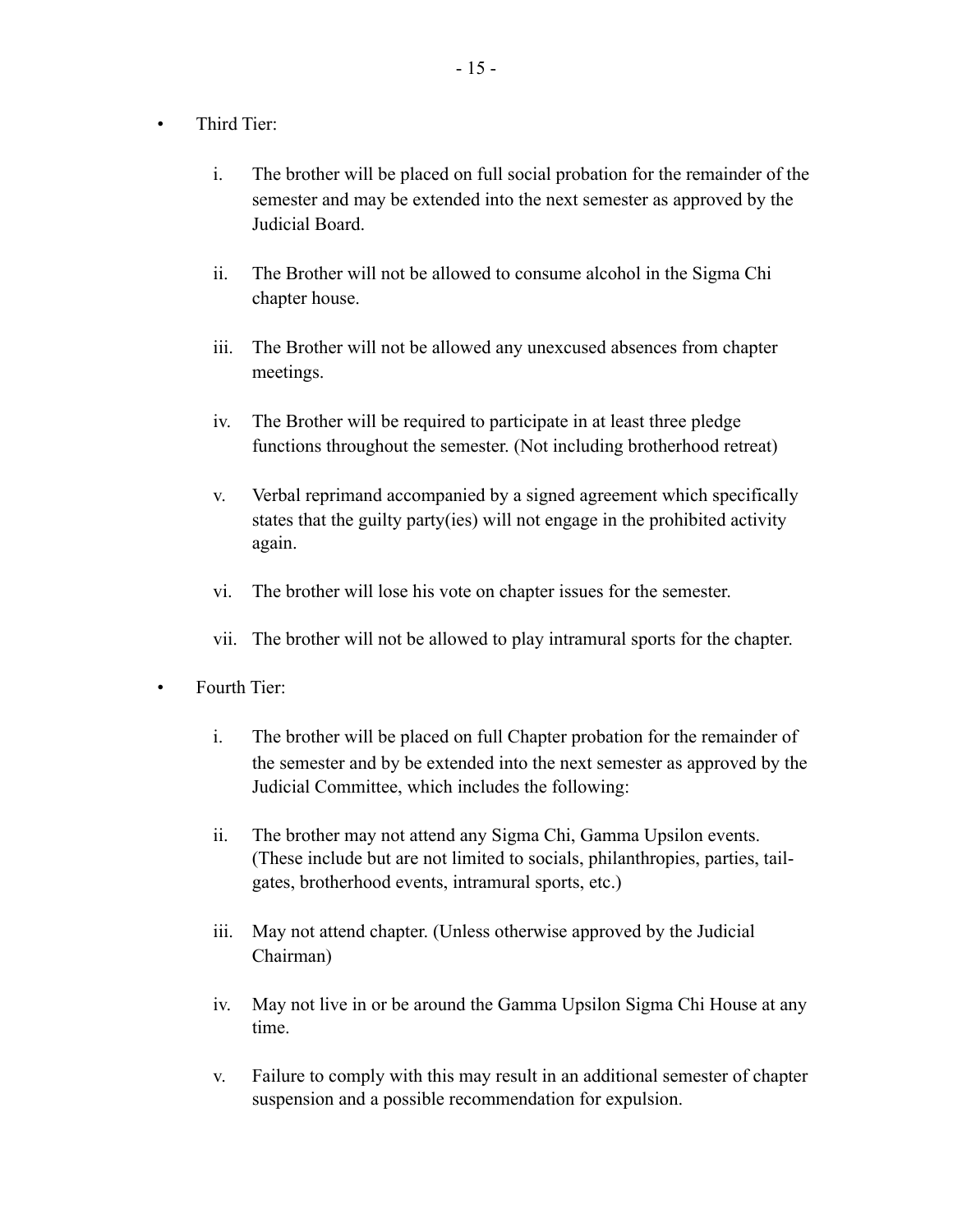- vi. Verbal reprimand accompanied by a signed agreement which specifically states that the guilty party(ies) will not engage in the prohibited activity again.
- vii. If necessary, an acceptable letter of apology shall be written by the Brother(s) involved in the incident approved by the Judicial Board Chairman and the Consul.
- Fifth Tier:

The chapter will initiate conduct expulsion proceedings pursuant to Statute No. 7 of the Sigma Chi Statutes

• The preceding tier structure may be altered for specific judicial board cases, at the decision of the Judicial Board. (for Example: Adding an additional sober sig date may be added)

### Section D: Recruitment Committee

- 1. The recruitment committee shall be appointed by the Recruitment Chairmen, subject to the approval of the Consul. It shall consist of the three elected assistant recruitment chairmen and twelve other members of the active fraternity membership, preferably with an even distribution from all differing personalities.
- 2. The recruitment committee has the sole authority to issue summer bids to any young men who will be going through Fall IFC Recruitment. These bids will be awarded during special bid sessions, with one session in late April towards the end of the semester and other sessions being held after each summer rush function. Additional chapter members may attend these special bid sessions but the members of the recruitment committee must be present.
- 3. No rushee brought up for a bid may be cut by the recruitment committee. The recruitment committee can only award bids and nothing further.
- 4. The Consul shall administer these special bid sessions.
- 5. The recruitment committee will also plan and execute all recruitment functions. It will inform the chapter of the recruitment plan at the last chapter meeting of the school year to go into effect for the oncoming summer.

### Section E: Finance Committee

- 1. The finance committee shall consist of the Quaestor, the Consul, the Chapter Advisor, and three other members appointed by the Quaestor.
- 2. It shall meet at least two weeks prior to the first chapter meeting of each fall term to consider and prepare a budget. The budget must be presented to the chapter at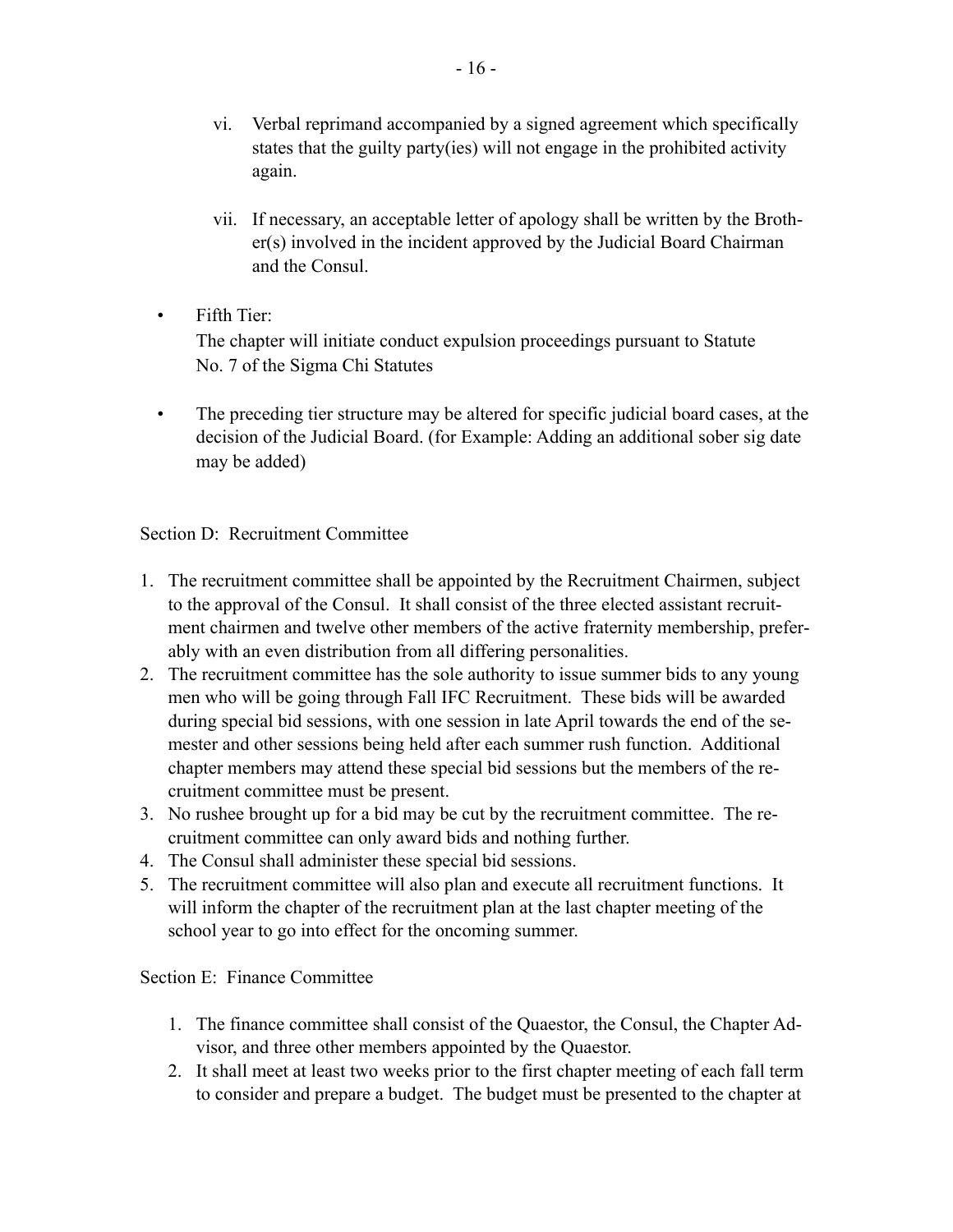the first chapter meeting of the fall term and will only be legal after approval by a majority vote of the chapter.

- 3. The finance committee will require the appointment of a qualified person, preferably a certified public accountant, to audit the accounts of the Quaestor. The accounts will be audited at the termination of each quaestor's term of office or as often as the committee shall direct. The accounts must be audited at least once each school year.
- 4. The committee shall require that the Quaestor submit a copy of the budget and of all audits to the chapter, the advisor, the house corporation, and the general headquarters' office of the fraternity.
- 5. The finance committee shall require that the Quaestor submit in approved accounting form, a written statement of profit and loss and expense breakdown at the monthly meetings.
- 6. The committee shall require that the Quaestor submit to the chapter advisor, the house corporation, and the executive committee a yearly financial summary of operations for the entire school year; this report must be prepared and distributed no later than July 1 of each year.
- 7. The finance committee shall be responsible for the financial policies of the chapter and its fulfillment, and in addition any brother who does not abide by the provisions mentioned in these by laws or hereinafter mentioned for the payment of bills to the chapter shall be subject to such disciplinary action as the finance committee deems best.

Section F: Scholarship committee

- 1. The scholarship committee shall be appointed by the scholarship chairman subject to the approval of the Consul. The scholarship chairman will be chairman of the scholarship committee.
- 2. The committee shall construct such a program of scholarship which will be beneficial to both the pledges and active brothers.

Section G: Pledge and Ritual Committee

- 1. The pledge and ritual committee shall be appointed by the Magister, subject to the approval of the Consul. The Magister will be chairman of the pledge and ritual committee.
- 2. The pledge and ritual committee shall have complete charge of all initiation paraphernalia, the construction of such, and its removal, and shall assist the Consul and the Magister in any duties which may pertain to ritualistic action.

Section H: Social committee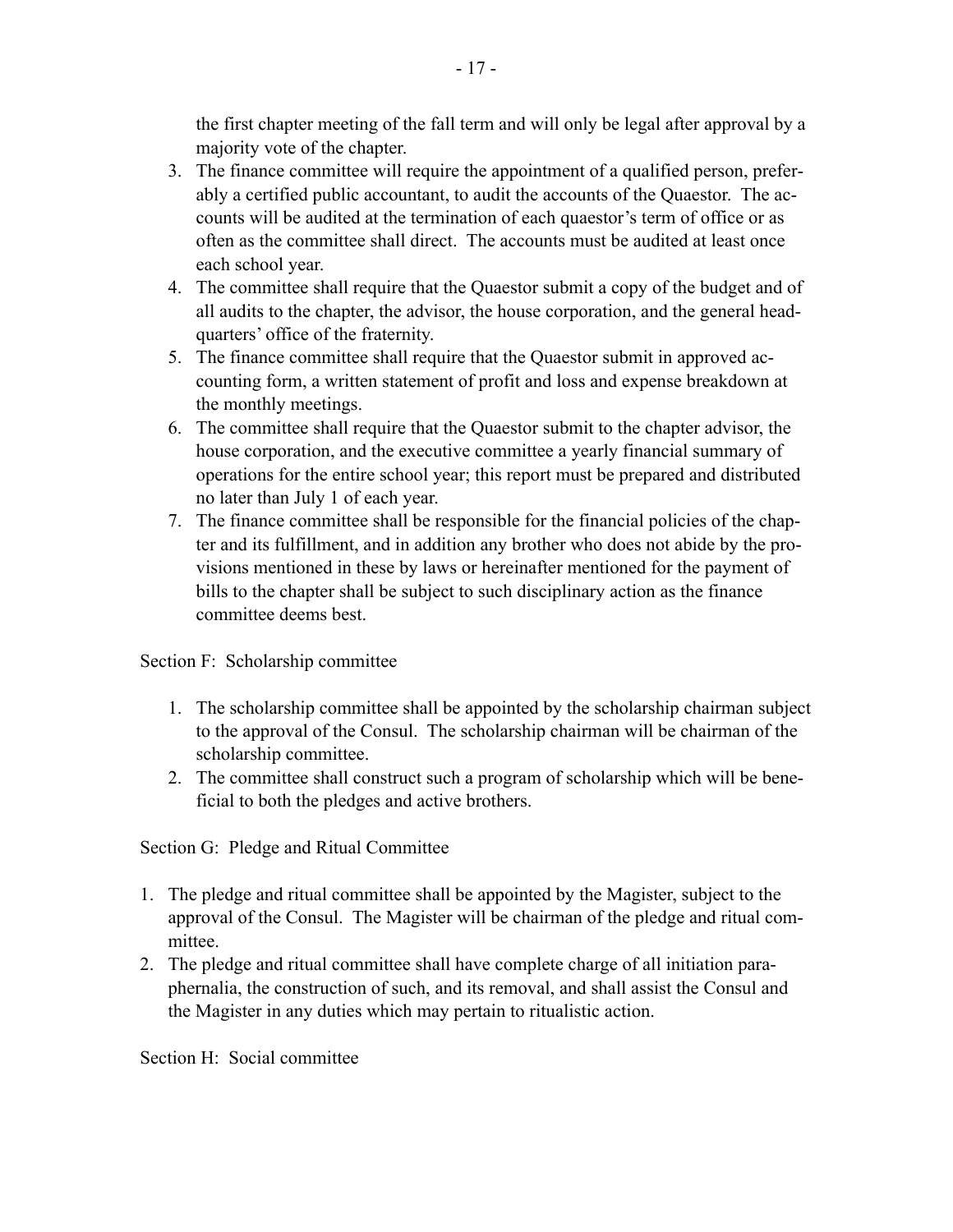- 1. The social committee shall be appointed by the Social Chairman, with the approval of the Consul. Five permanent members of the committee shall be the Rush Chairman, Quaestor, Derby Daddy, T-shirt Chairman, and Risk Management Chairman. The chairman of the committee shall be the social chairman. The number of the committee shall be at least six people, or as many as the Consul and Social Chairman deem necessary.
- 2. The Social committee shall plan at the beginning of each school year a tentative social program for the entire year. It shall also be the duty of the social committee, after being informed of the allotment provided in the budget as developed by the finance committee, to present in writing a tentative budget for each social event planned, which shall become a part of the permanent files of the chapter.
- 3. The social committee and the Risk Manager shall discuss the risk-management plan for all parties.

Section I: House and Grounds Committee

- 1. The committee shall be appointed by the house manager and approved by the Consul
- 2. The house manager shall be the head of the committee and the committee shall be made up of a yard manager and three members.
- 3. The committee shall keep the living area of the house in good condition, work with campus landscape or landscape service to keep the grounds in good condition, work with house corporation on major repairs, and any other issues.

Section J: Alumni Relations Committee

- 1. The Alumni Relations committee shall be appointed by the alumni relations chairman and approved by the Consul
- 2. The committee's duties shall be: to maintain a correct alumni mailing list, to formally invite all alumni to chapter functions, to be a liaison between the chapter and nearby alumni chapters and associations, plan alumni relations programs, plan yearly recognition dinner for house corporation and chapter advisor, work with social committee on alumni portion of homecoming activities, and assist in the program of chapter publications
- 3. The alumni relations committee shall publish three Steel Jacket Sigs per year.

Section K: Public Relations Committee

- 1. The committee shall be appointed by the public relations chairman and approved by the Consul.
- 2. The committee's duties shall be: to analyze, develop, and promote a program of extracurricular activities among the brothers; to maintain an activities board on all brothers and pledges; to maintain close contact with student offices; to develop other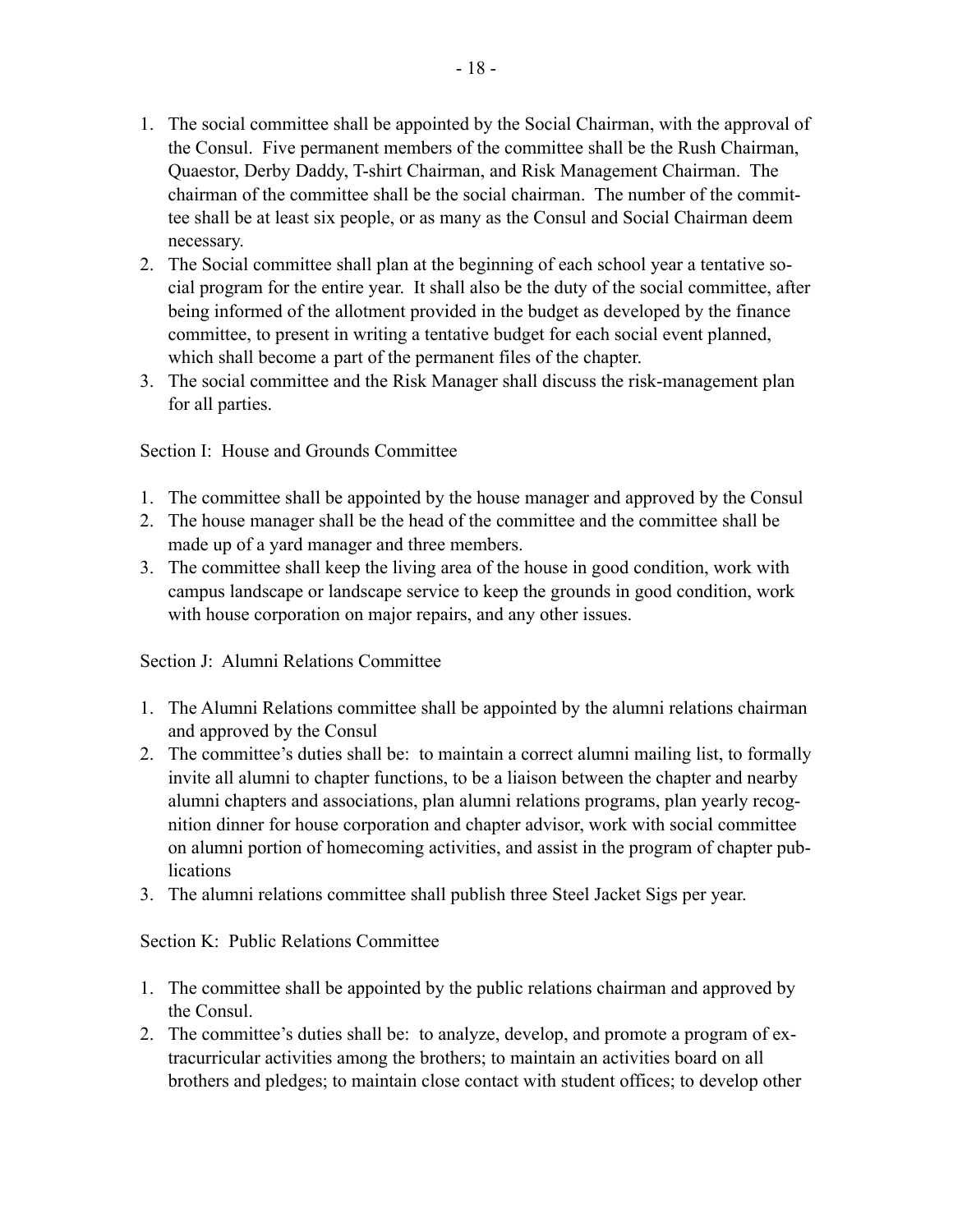functions which will bring Sigma Chi in a favored position in the minds of the campus.

- 3. The committee shall also inform the chapter of opportunities of involvement on campus.
- 4. The campus involvement chairman shall be the chairman of the committee and the committee shall be made up of the intramural chairman, Pro-Consul, and three members.

Section M: Special Committees

1. The executive committee shall, at the suggestion from either the Consul or the active chapter, authorize the appointment of any special committees.

## ARTICLE V. FINANCES

Section A: Refer to the Gamma Upsilon Chapter of the Sigma Chi Fraternity/Member Dues Agreement on [www.greekbill.com](http://www.greekbill.com) for rules, procedures and fines

Section B: Expenditures

1. Any officer or committee chairman or active or pledge desiring to spend money must have the approval of the Quaestor or Consul before he may be authorized for that expenditure.

Section C: Loan Authorization

1. If the Consul, Quaestor, and Chapter Advisor deem it necessary, they may borrow money from the bank for whatever purpose they see fit.

### ARTICLE VI. CONDUCT OF MEMBERS AND ASSOCIATES

### Section A: Conduct Guidelines

1. (Sigma Chi Constitution, Article VIII, Section 2(a).) Gambling, in the chapter house, bringing immoral persons to or harboring them within the chapter house, and bringing into or possessing or using within the chapter house intoxicating liquor as a beverage shall be prohibited. This provision shall apply to all members of the Fraternity and to the pledges.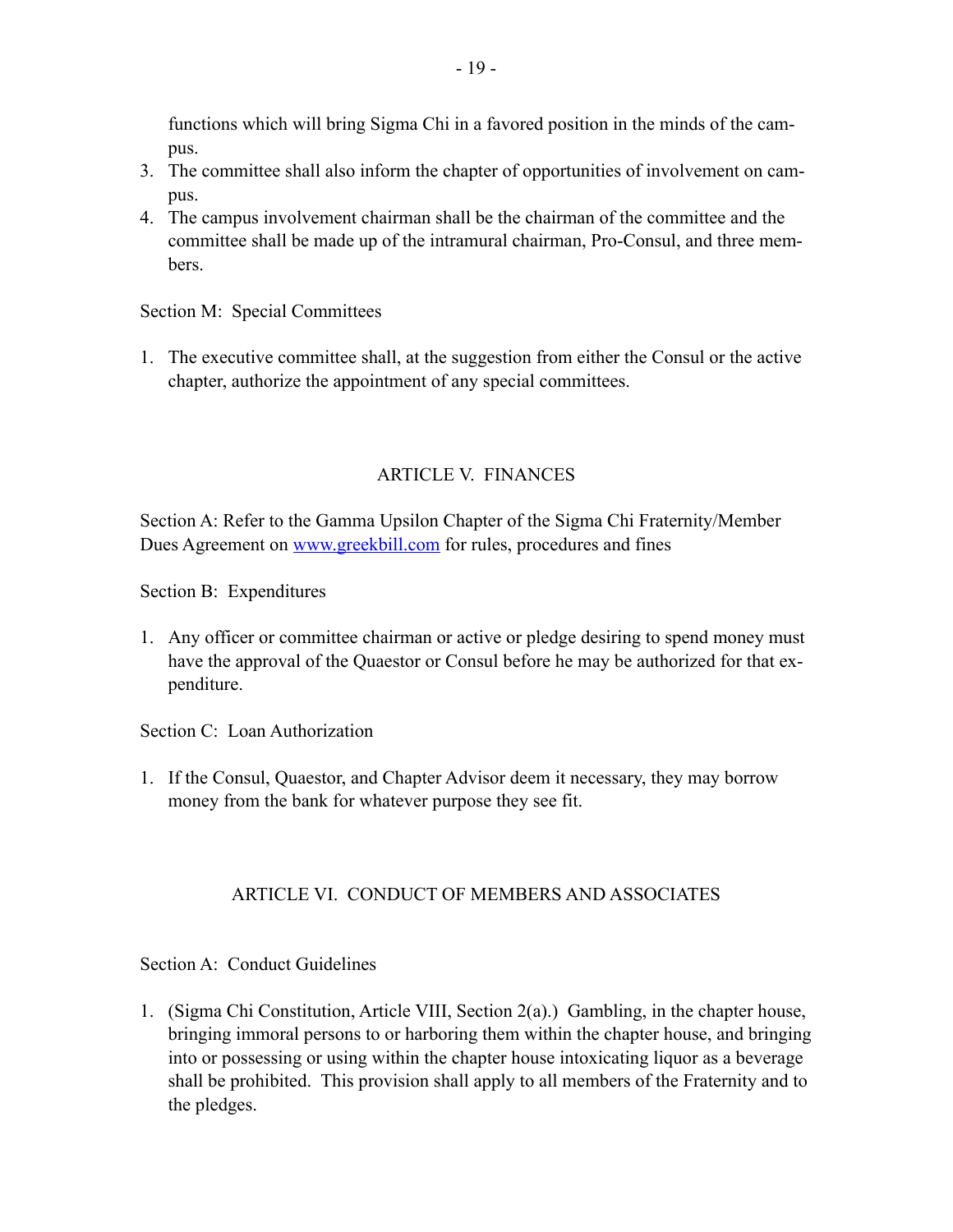- 2. Any violation of the foregoing ruling shall be subject to the disciplinary action of the discipline committee including, but not limited to, social suspension.
- 3. No drugs or paraphernalia (drugs defined by Mississippi State University) will be used or possessed on the chapter grounds, at any chapter activity, or at any chapter function. Any brother or pledge violating the rule will face expulsion from the chapter and from the Sigma Chi Fraternity.
- 4. All misbehavior must be examined by the Disciplinary Committee. The Disciplinary Committee has the right to issue fines. Certain acts of misbehavior may bypass the Disciplinary Committee and be directed straight to the Standards Committee

Section B: Standard Fines for Misbehavior

- 1. A brother caught littering on the grounds or in the parking lot shall be subject to a minimum fine of \$5.00 at the discretion of the disciplinary committee and cleaning up the litter.
- 2. A brother caught drinking out of a can in the house or one the grounds will be fined \$15.
- 3. A brother caught with glass bottles in the house or on the grounds will be fined \$25.
- 4. Any brother caught intentionally breaking glass windows, bottles, mirrors, light bulbs, or any other glass object on Sigma Chi property is subject to a fine of \$100.
- 5. Any brother with alcohol in the house during formal rush will be fined \$300.
- 6. Any brother caught bringing a cooler into the house between the hours of 9:00 p.m. and 6:00 a.m. will be fined \$75. A brother may also be fined \$75 for bringing a cooler into the house during times declared illegal by the executive committee. It is the active's responsibility to learn of any illegal times around social activities or other special circumstances.
- 7. Any brother caught stealing shall be subject to a fine determined by the Standards Committee with a maximum punishment of expulsion from the Fraternity.
- 8. There will also be fines for each of the following.
	- b. \$200 for breaking into the kitchen. The brother in violation in this case will also be referred to the Standards Committee.
	- c. \$25 for parking in the yard or in the driveway of the dumpster or in the housemother's/consul's parking place.
	- d. \$50 for missing a formal rush party.
	- e. \$200 for improper use of the fire alarm or the fire extinguishers or smoke detectors. A brother will also be referred to the Standards Committee.
	- f. \$25 for smoking in the house.
- 9. Intentional destruction of house property will result in a fine set by the disciplinary committee as a percentage of the total cost to repair the damage plus the cost of the damage and a two week suspension from fraternity functions.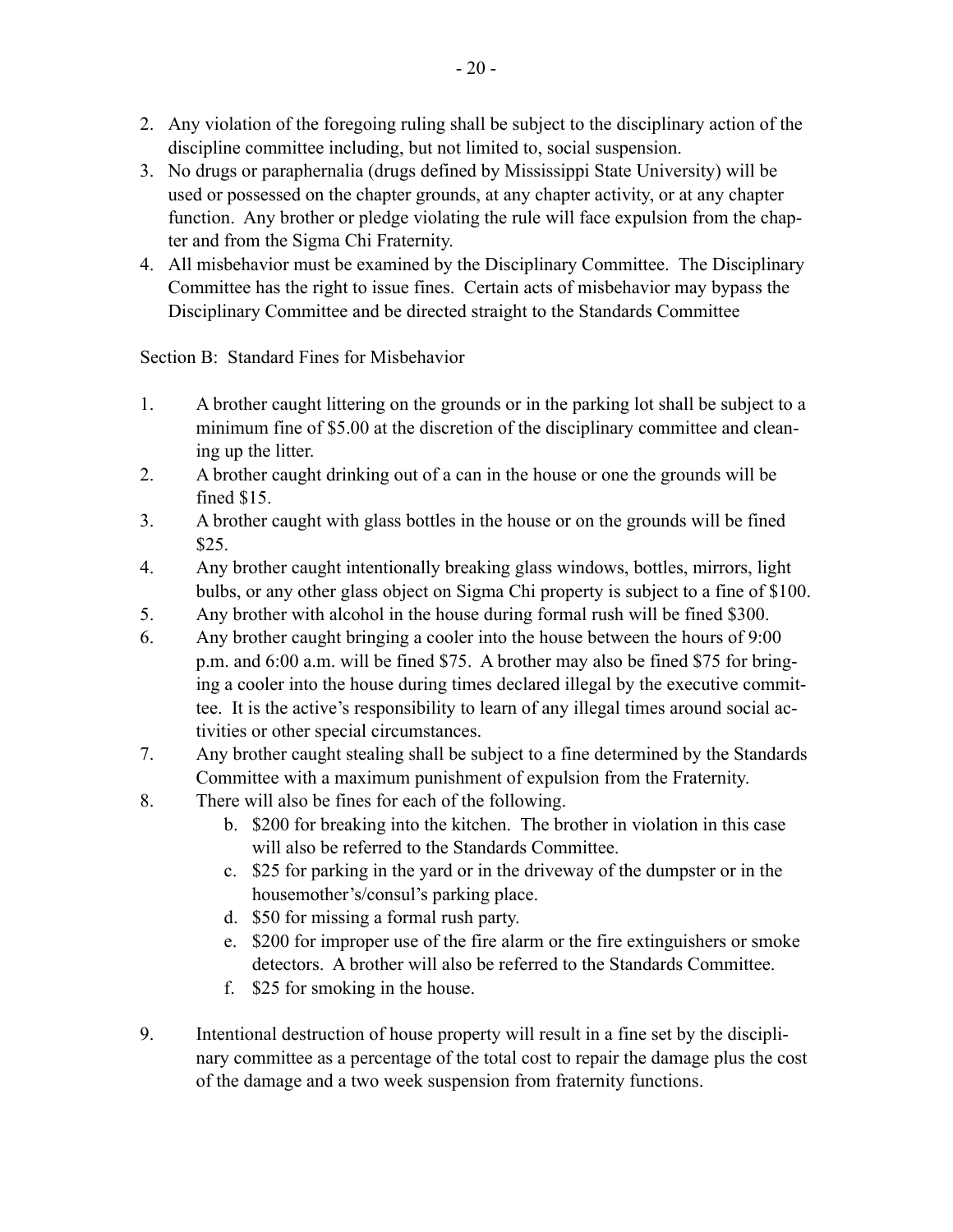- 10. One fined by the disciplinary committee shall have the right to appeal the committee's decision to the Standards Committee. This is with the understanding that a written or verbal excuse has been submitted to the committee. He will be excused only by a majority vote of the Standards Committee.
- 11. A record of fines imposed for the absence shall be kept by the Quaestor and shall be indicated on the first subsequent monthly bill.
- 12. Any brother who is delinquent in the payment of fines shall be subject to the provisions concerning nonpayment of bills as set forth in Statue No. 7, Section 7.02 of the Governing Laws of the Sigma Chi Fraternity, and the fine will double each month it remains past due. The fine payment will be separated from the normal dues payment.

Section C: Other Fines for Misbehavior

- 1. Fines or punishment may also be levied by the disciplinary committee for actions unbecoming a Sigma Chi or any action that puts the chapter at risk of punishment by the university, legal actions, or embarrassment
- 2. All fines not predetermined in amount shall be left to the judgment of the Disciplinary committee as to the amount of the fine.
- 3. One fined by the disciplinary committee shall have the right to appeal the committee's decision to the Standards Committee. This is with the understanding that a written or verbal excuse has been submitted to the committee. He will be excused only by a majority vote of the Standards Committee.
- 4. A record of fines imposed for the absence shall be kept by the Quaestor and shall be indicated on the first subsequent monthly bill.
- 5. Any brother who is delinquent in the payment of fines shall be subject to the provisions concerning nonpayment of bills as set forth in Statue No. 7, Section 7.02 of the Governing Laws of the Sigma Chi Fraternity, and the fine will double each month it remains past due. The fine payment will be separated from the normal dues payment.

Section D: Brother Requirements

- 1. All active members must maintain a semester GPA of a 2.5/4.00. If said active doesn't meet this standard, he will go before scholarship committee and judiciary board. Said active will be put on social probation for one function. Any active below a 2.0/4.00, will miss one date party and one swap. Any active below 1.5/4.0 will be sent to J Board for further discipline
- 2. All active members must obtain a minimum of 3 community service hours each semester. If said active does not complete the hours, he will be subject to fines decided on by the judiciary board.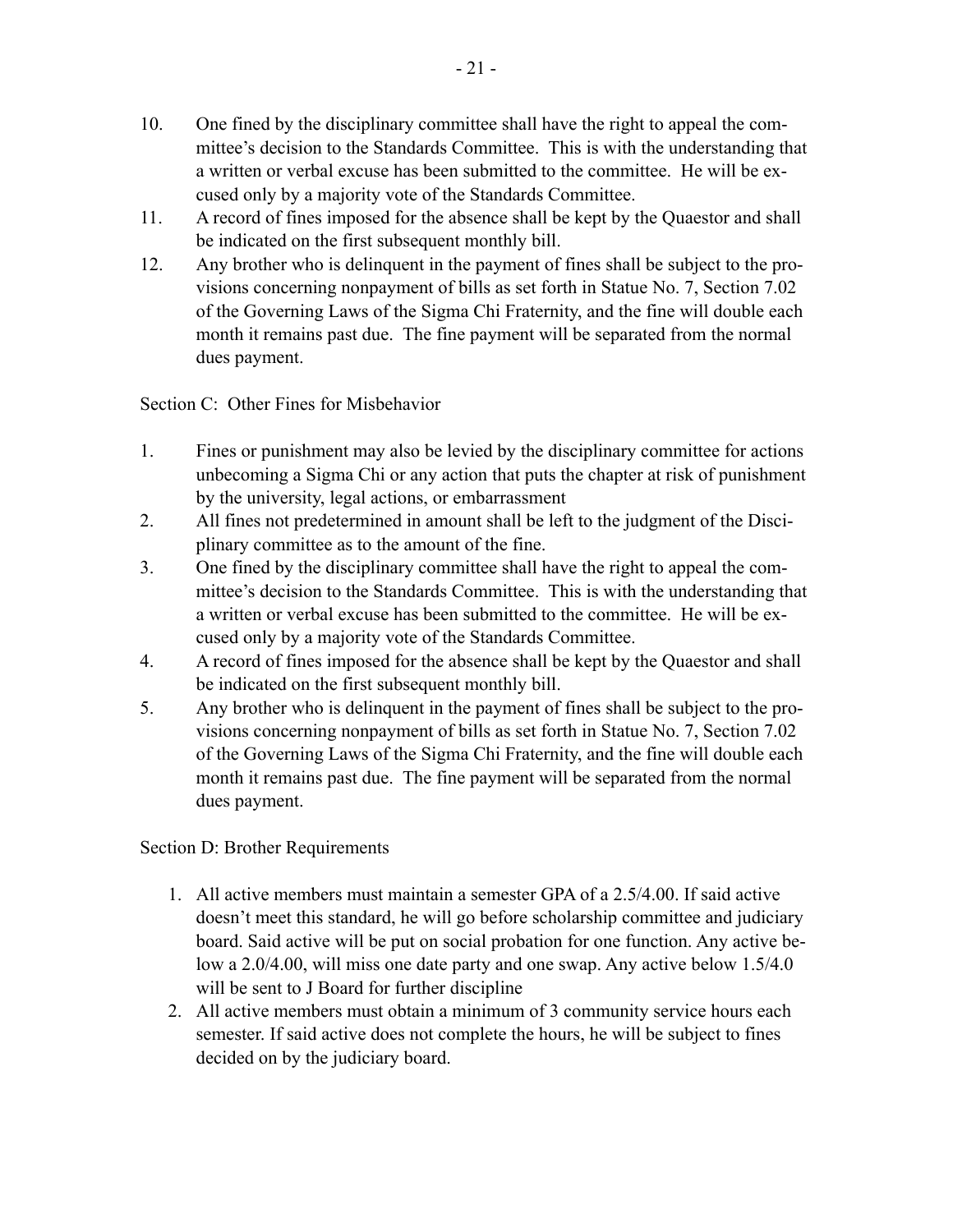### ARTICLE VII. HOUSE OCCUPANCY AND CHAPTER HOUSE RULES

Section A: Chapter House Rules

- 1. Any property unintentionally destroyed or defaced through carelessness or negligence of any active member or pledge or their guest, shall be replaced by that member or pledge.
- 2. The Discipline Committee Chairman (Annotator), along with the assistance of the House Manager, Risk Manager, and the remaining members of the Executive Committee are responsible for enforcement of the rules of the house. Violations of these rules shall be reported to the Discipline committee.
- 3. The Disciplinary Committee shall have the power to levy unlisted fines.
- 4. No dogs or cats or pets shall be permanently kept at the chapter house or grounds, by any active whether living in the house or not.
- 5. House Occupants must comply to those terms of conduct stated in their contract.
- 6. All visitors shall comply with all rules as stated above.

Section B: House Occupancy

- 1. The fraternity house shall always remain occupied to capacity (48) in accordance with the following guidelines:
	- a. Actives from the most recently initiated Fall and Spring pledge classes shall live in the house.
		- i. Associate members will be required to sign a contract during their pledgeship stating that, if initiated, they will be required to pay for a room in the house for the subsequent school year.
	- b. Officers
		- i. Officers obligated to live in the house must do so.
		- ii. Additional officers are encouraged to live in the house.
		- iii. Officers who are required to live in the house must meet the financial requirements of residence or be subjected to impeachment.
		- iv. Officers who volunteer to live in the house will be required to sign a contract declaring that they will be required to pay for a room in the house for the subsequent school year.
	- c. Additional actives who voluntarily choose to live in the house.
		- i. All actives who choose to voluntarily live in the house will be required to sign a contract declaring that they will be required to pay for a room in the house for the subsequent school year.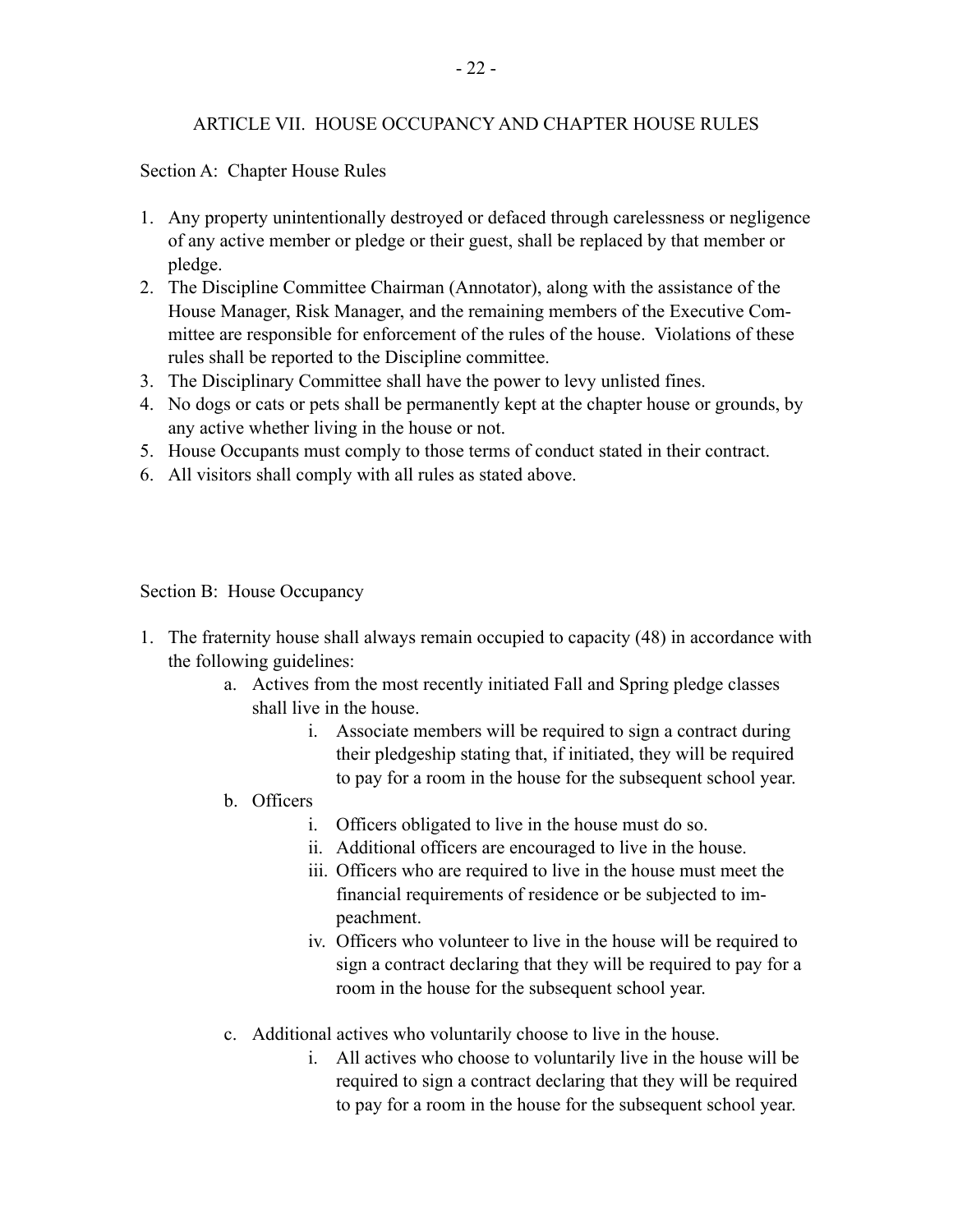- d. If the house cannot be filled via the terms of the above sections, the draft will be implemented as described below until the house is filled to capacity.
	- i. Actives will be assigned to rooms starting with the active who had the lowest cumulative GPA at the end of the last completed semester, and moving up to the member who had the highest cumulative GPA at the end of the last completed semester. (The GPA for the semester within which the application for housing is made will not be considered in determining room assignments.)
	- ii. All drafted actives will be required to sign a contract declaring that they will be required to pay for a room in the house for the subsequent school year.
	- iii. In the condition that a drafted active does not wish to comply with its terms, the active must go inactive.
- e. Under certain conditions, the Executive Committee may release, but is not obligated to release, persons from their obligation to live in the house.
- 2. The Pro Consul shall be responsible for communicating the terms of the above section to the active and associate members of the chapter. He shall also be responsible for issuing unsigned contracts and then collecting signed contracts from all future house occupants.
- 3. Priority for room assignments shall be as outlined below.
	- a. Officers shall have the first priority when choosing their room.
	- b. Actives who have volunteered to live in the house shall have the second priority when choosing their room.
		- i. The active (s) who has (have) resided in the house for the greatest number of semesters shall have the second priority, with further determination, if need be, being based on cumulative GPA, with the highest cumulative GPA choosing first and the lowest choosing last.
	- c. Actives who have been selected via the draft to live in the house shall have the third priority when choosing their room.
		- i. Draftees will pick their rooms in the reverse order of which they were drafted.
	- d. Actives who were recently initiated in the Fall semester shall have the fourth priority when choosing their room.
		- i. The active of this category with the highest GPA, during their pledge semester, will choose their room first. This process will continue in order of decreasing GPA until those of lowest GPA have chosen their room.